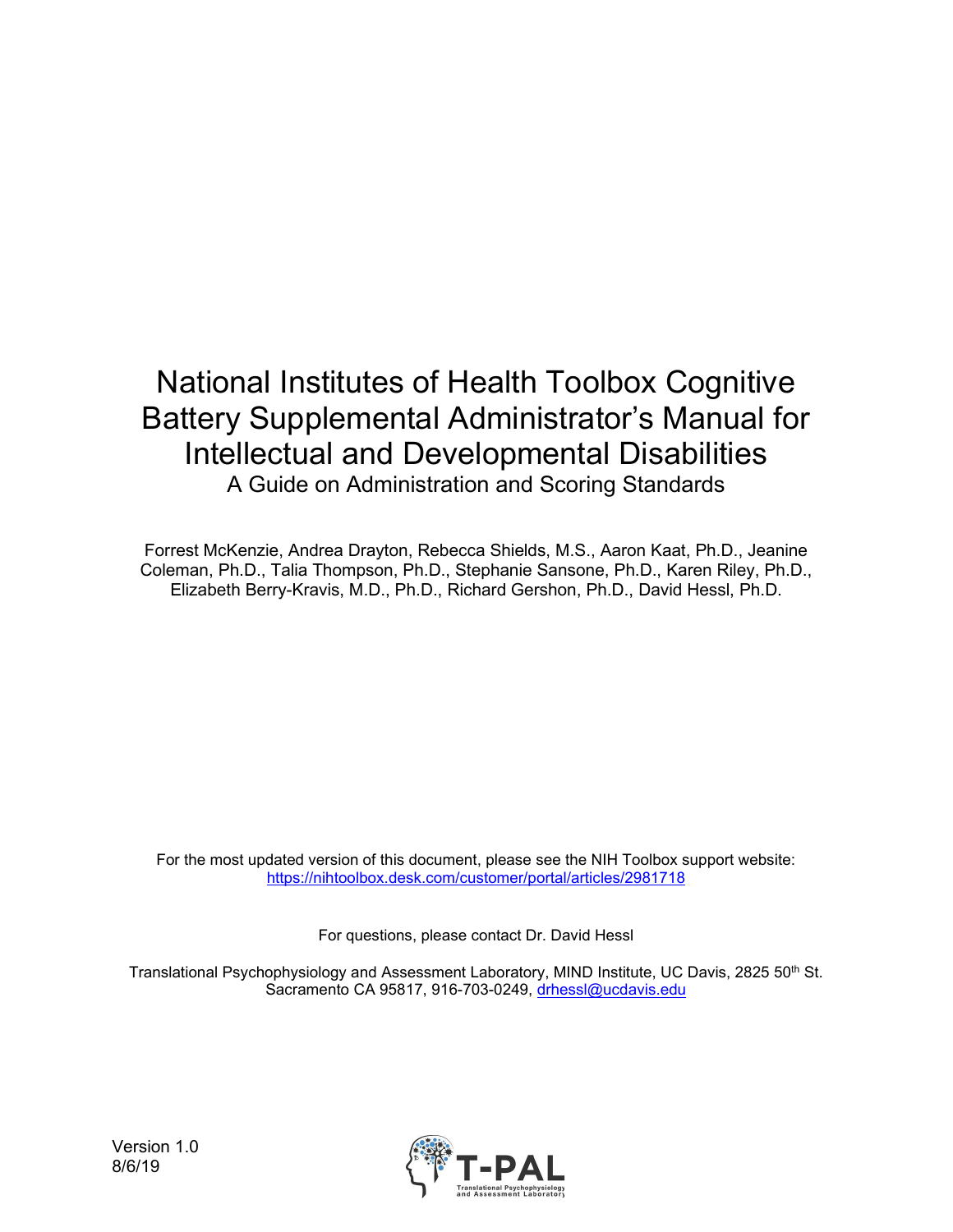# **Table of Contents**

| E.4 NIHTB-CB Flanker Inhibitory Control and Attention Test (Flanker) 12     |  |
|-----------------------------------------------------------------------------|--|
|                                                                             |  |
|                                                                             |  |
|                                                                             |  |
|                                                                             |  |
|                                                                             |  |
| G.2 List Sorting Working Memory Test Age 3-6 with Extended Instructions  15 |  |
|                                                                             |  |
|                                                                             |  |
|                                                                             |  |
|                                                                             |  |
|                                                                             |  |

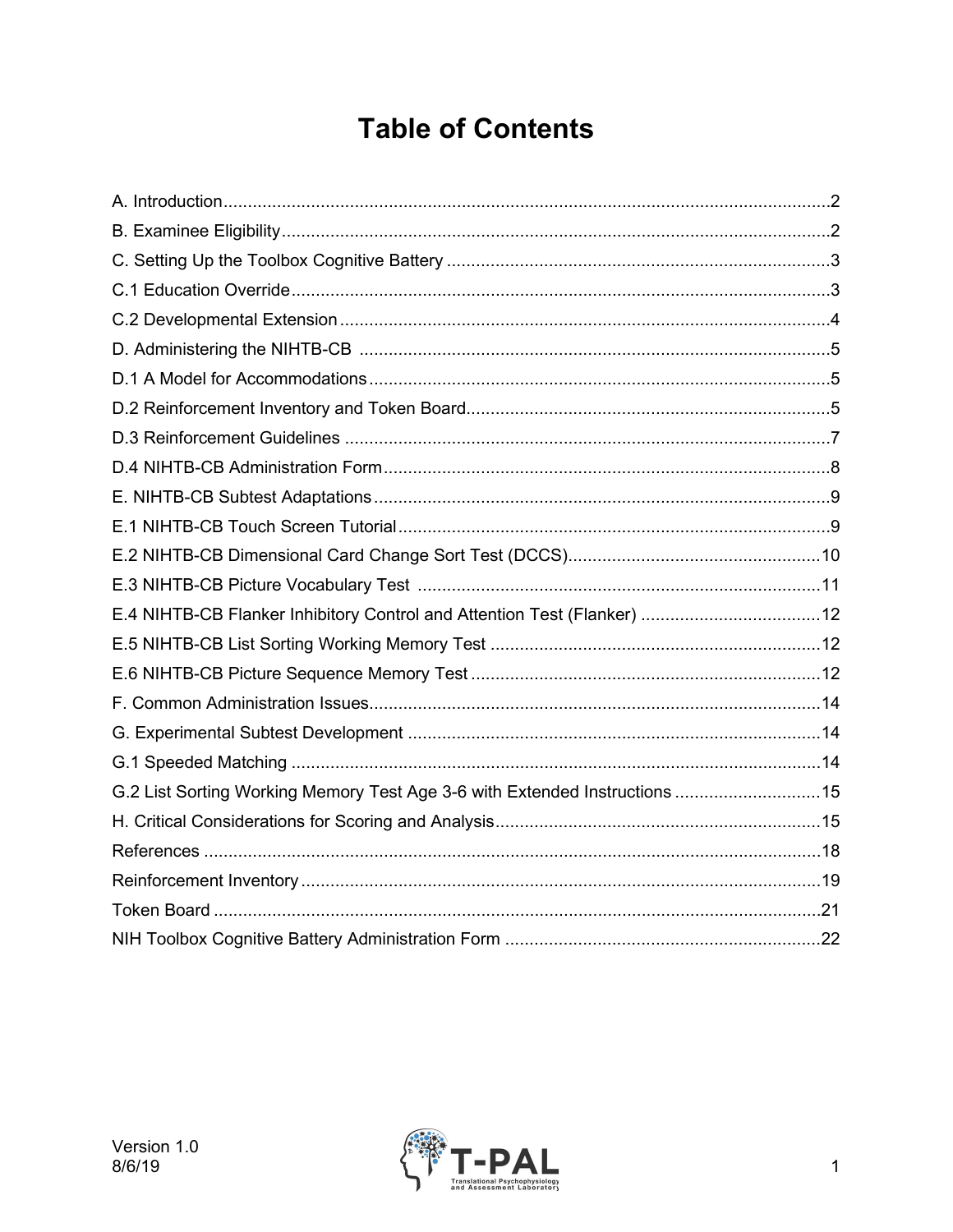# **A. Introduction**

This manual was created to be supplementary material to the *National Institute of Health (NIH) Toolbox for the Assessment of Neurological and Behavioral Function® Administrator's Manu[al](#page-18-0)*<sup>1</sup> for use when testing examinees with intellectual and developmental disabilities (IDDs). Our work from a large-scale study to empirically validate the NIH Toolbox Cognitive Battery (NIHTB-CB) in intellectual disabilities has led to the creation of standards on test administration specific to this population, in order to address accessibility and feasibility issues, scoring dilemmas, and the test environment. If administering the NIHTB-CB to individuals with IDD, we recommend following all procedures in the original manual, as well as the additional information presented in this addendum. This manual does not serve to replace the standard manual, but rather to be supporting material to aid examiners specifically working with the IDD population.

# **B. Examinee Eligibility**

The National Institute of Health Toolbox Cognitive Battery was developed for examinees ages 3-85. However, individuals with IDD have a mental age equivalent that is substantially lower than their chronological age. So, even though individuals with IDD may have a chronological age that falls within the range outlined by the NIHTB-CB, in order to begin testing at an appropriate level of difficulty it is strongly advised to use an examinee's estimated mental age rather than chronological age when deciding if the CB is an appropriate assessment. Based on extensive feasibility studies, we recommend that the NIHTB-CB is used for examinees with a mental age of at least 3 years, 0 months, although feasibility can be quite variable above this level depending on the NIHTB-CB test. Additionally, it is important to use the mental age rather than chronological age when setting up the assessment (see pages 3 and 4).

Prior to setting up and administering assessments in the Toolbox application, the examiner will need to determine the examinee's approximate mental age. One type of score provided by many IQ tests is the mental age equivalent. Our group uses the Stanford Binet Intelligence Scales,  $5<sup>th</sup>$  Edition,<sup>2</sup> to determine the examinee's full scale mental age prior to administering the NIHTB-CB. If the mental age is unavailable or unable to be determined by the Stanford Binet or a different IQ test, we recommend using available clinical and educational records, prior cognitive tests, adaptive behavior assessments, or clinical judgment of developmental level based on common cognitive milestones to estimate the examinee's current mental age.

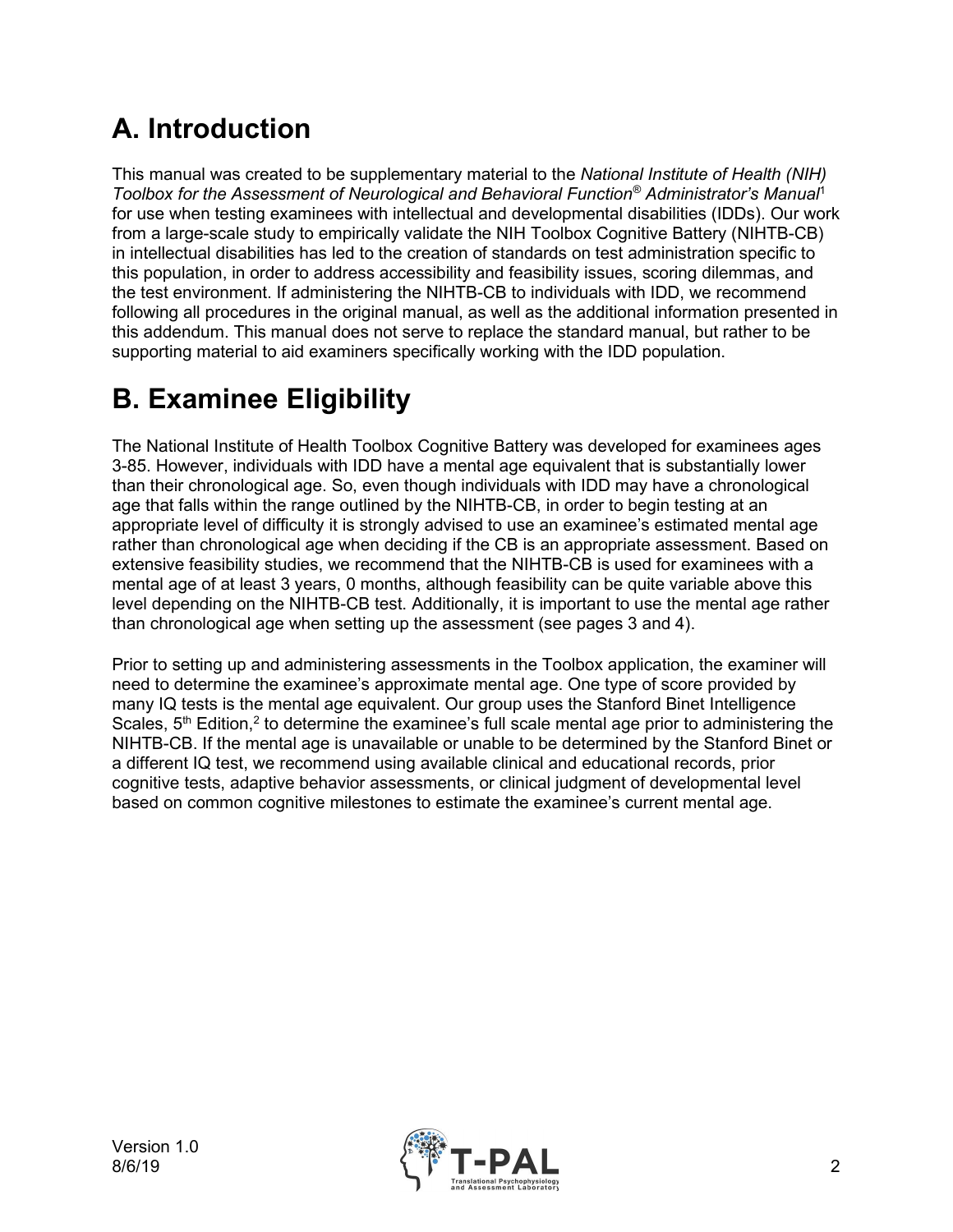# **C. Setting Up the Toolbox Cognitive Battery**

When entering the examinee's demographic information on the examinee registration screen enter the actual date of birth if desired (such as for use of age-corrected scores or T-scores), along with other demographic information that you would like to include. After entering demographic information, you can begin creating the assessment by selecting the tests you would like to administer. As previously described, when selecting test versions use the examinee's mental age. For example, an examinee with Down syndrome with a chronological age of 11 years, 2 months would not be given the test versions that correspond with her chronological age of 11 years. Instead, her mental age would be determined and used to select the appropriate test versions. So, if her mental age was 5 years, 4 months, then the examiner would select the test versions for 5 year olds. For example, if selecting Pattern Comparison, the examiner would select "Pattern Comparison Processing Speed Ages 3-6."

## **C.1 Education Override and its Calculation**

Education Override is a feature on the examinee registration screen. It allows the examiner to adjust the starting point for the computer adaptive tests that are part of the NIHTB-CB--the NIH Toolbox Picture Vocabulary Test and the NIH Toolbox Oral Reading Recognition Test. If an education override is inputted, the NIHTB-CB start point is based on the education override for these two tests, not the chronological age or current grade. If an education override is not entered prior to assessment, the NIHTB-CB will instead base its starting points on the examinee's actual grade level. For testing individuals with IDD, we recommend using education override so that the test does not begin with items that are too far above the examinee's ability level. Note that the education override option only becomes available once the relevant tests are added to the assessment. Thus, after creating the assessment by selecting the tests that you want to include, you will need to go back to the examinee registration section and enter the education override before beginning the assessment. (If you are not using the Picture Vocabulary Test or the Oral Reading Recognition Test, there is no option or need for education override.)

To calculate the grade estimate used in education override, an estimated mental age is needed. As described earlier, the mental age can be obtained in several ways. If there is no documentation for mental age the examiner may estimate using clinical judgment. Below is the calculation that we recommend for determining the grade estimate for education override:

#### **Mental Age Estimate rounded down to the year – 5 = Grade Estimate**

For example, an examinee whose current mental age estimate is 3 or 4 years would have a negative converted grade estimate. The examiner would select "Preschool" in the education override feature, as subtracting 5 from 3 or 4 yields a negative number. If the examinee has a mental age of 7 years, the converted grade estimate would be 2 because subtracting 5 from 7 yields 2. The examiner would select  $2<sup>nd</sup>$  grade in the education override feature. Table 1 on the following page presents some examples of possible mental ages and their corresponding converted grade estimate and education override selection.

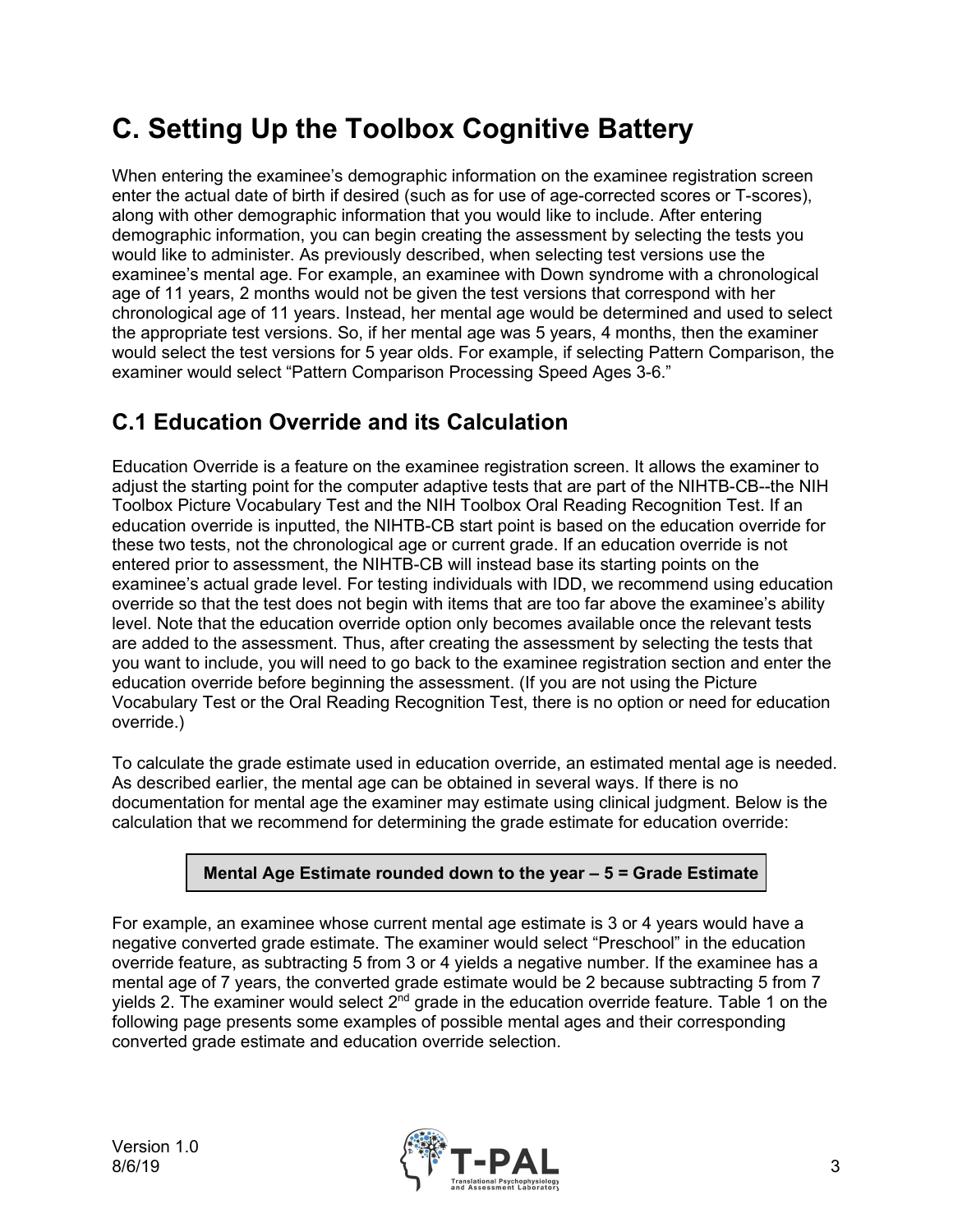| <b>Table 1: Education Override Reference Table</b>     |                                    |                                                      |  |  |  |  |  |  |
|--------------------------------------------------------|------------------------------------|------------------------------------------------------|--|--|--|--|--|--|
| <b>Mental Age Estimate rounded</b><br>down to the year | <b>Converted grade</b><br>estimate | <b>Corresponding education</b><br>override selection |  |  |  |  |  |  |
| 3 years, 4 years                                       | $-2, -1$                           | Preschool                                            |  |  |  |  |  |  |
| 5 years                                                | O                                  | Kindergarten                                         |  |  |  |  |  |  |
| 6 years                                                |                                    | $1st$ grade                                          |  |  |  |  |  |  |
| 7 years                                                |                                    | $2nd$ grade                                          |  |  |  |  |  |  |

**Note**: If the examinee will be testing with the NIHTB-CB in the future, it is important to remember to update education override in the registration screen prior to retesting. Be sure to use their current mental age at each assessment.

## **C.2 Developmental Extension**

Developmental extensions (DEXTs) are experimental versions of two tests--Flanker Inhibitory Control and Attention (Flanker) and Dimensional Change Card Sort (DCCS). The DEXT versions are intended to extend the range of these tests downward for lower functioning and/or younger individuals, but note that the scoring of these versions is currently under investigation. DEXT allows an examinee who does not pass the original practice items or who does pass practice but performs below a certain threshold on test items to then receive simpler items with easier, step-by-step instructions and practice. If the examiner administers the test version with developmental extension, then the NIHTB-CB will automatically present DEXT items if they are needed. This allows examinees to learn the task in a more accessible way if they struggle with the normal items due to poor understanding or other factors.

The following NIHTB-CB tests currently have a DEXT version: NIH Toolbox Flanker Inhibitory Control and Attention Test Ages 3-7 with Developmental Extension and NIH Toolbox Dimensional Change Card Sort Ages 3-7 with Developmental Extension. See the NIH Toolbox App Administrator's Manual for more detail on DEXT, including the criteria for receiving DEXT items.

Although DEXT items address the need in this population for test items at a lower range, there are some limitations with using the DEXT versions in their current experimental form. First, the scores obtained on DEXT items are not the same type of scores obtained on the normal test. DEXT scores are the raw number and percent correct out of total DEXT items. Thus, DEXT scores cannot be combined or compared with the validated computed or standard scores from these tests. Scores using these extension versions should currently be used only for research purposes and interpreted with caution.

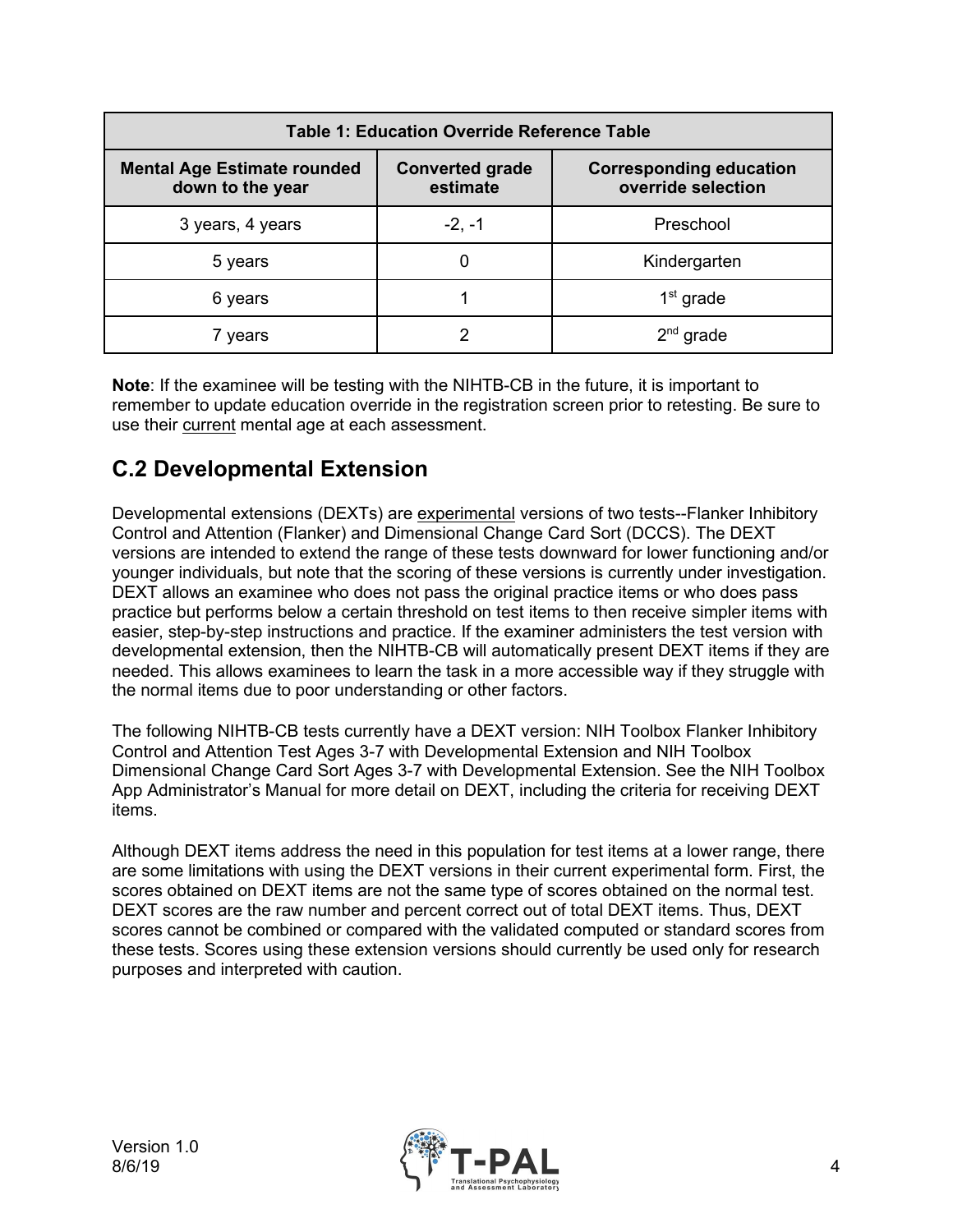# **D. Administering the NIHTB-CB**

When administering the NIHTB-CB it is important that it is done in an environment that is as free from distractions as possible and is conducive to an ideal testing atmosphere. Testing in a private setting and minimizing disturbances will help the examinee focus on the tasks. Sitting directly next to the examinee allows for easier redirection if distraction occurs. It is also important to sit in view of the iPad as there are directions to be read and responses to be reported by the examiner. Furthermore, sitting next to the examinee and far enough away from exits will lessen the likelihood of escape behaviors while testing.

## **D.1 A Model for Accommodations**

Accommodations are an important part of the assessment process. Our team has developed a model for implementing appropriate accommodations that follow a typical assessment cycle of planning, administration, evaluation and reporting. Each section, as seen below, has components and questions to guide the examiner through the process so that the individual with IDD has an equitable opportunity to participate in the assessment process and maximize their potential to demonstrate abilities. In order to achieve equity, assessment examiners need to address "target skills" that are the intended construct. "Target skills" refer to the construct that an assessment intends to measure, while "access skills" are those abilities – such as joint attention, fine motor skills, and language ability – that are required before an individual can demonstrate his or her understanding of testing conditions, content, and instructions during a standardized assessment. $3$  For example, if a test addresses attention, the examiner may need to make some accommodations, but should not provide attentional scaffolding (e.g., "look at the screen", or "pay attention!") beyond the standardized instructions that could invalidate scores arising from testing. Please see Thompson and colleagues (2018) for more detail.3

Additionally, it is important to consider the assessment environment, and the influences on the individual and their family. Many individuals experience anxiety prior to and during the session, due to logistics (i.e., parking, walking into the clinic), prior negative experiences, change in their routine, or meeting new people. To minimize these factors, the team can reduce unfamiliar and unpredictable experiences before, during, and after the assessment sessions. Pre-visit strategies include sending pictures, video, or Social Stories<sup>4</sup> of staff summarizing the experience ahead of the appointment; individualizing greetings to the individual and family by modulating tone of voice; limiting the number of people during the greeting; and allowing time for rapport building and exploring the environment. The team can indicate verbally and visually the location of services and facilities available for use, such as restroom, elevators, and kitchens/lounges. Often, an extended "warm-up" period is necessary to ease anxiety in examinees and transition into the assessment environment.

## **D.2 Reinforcement Inventory and Token Board**

Particularly when working with examinees with IDD, motivation to complete testing with good effort may be a problem. Using reinforcements and rewards can be especially helpful to maintain examinee motivation. Before administering the NIHTB-CB it is recommended that information about the examinee's preferences regarding snacks and rewards is collected. The Reinforcement Inventory form may be used for this purpose and can be found at the end of this manual. Knowing about the examinee's likes and dislikes will help the examiner to select items

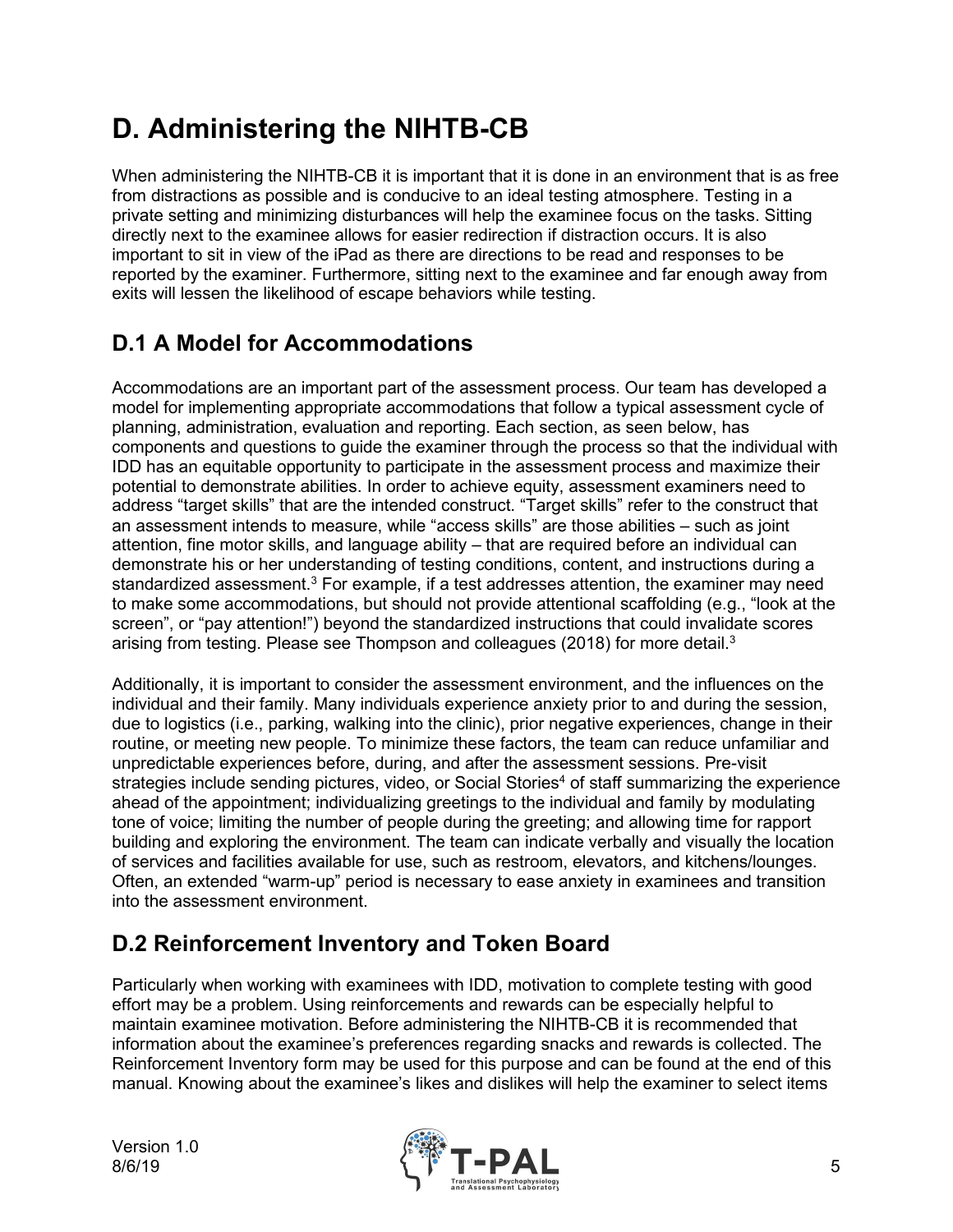that would motivate the examinee during testing. This form can be sent via email and reviewed prior to testing with enough time to obtain items that might be helpful.

The token board is a visual representation of the NIHTB-CB tests. Once the examinee completes a test, he can cross off or remove the matching picture. Involving the individual in this way actively informs him of how many tests he has left and regularly motivates him to continue with the assessment. An example of a token board used while testing is shown below and a printable size can also be found at the end of this manual.





The examiner can allow the examinee to choose a prize that will be given after the completion of the NIHTB-CB. The name of the prize, or the prize itself if small enough, can be written or placed at the center of the token board for reference. Additionally, if the individual needs more incentive to continue testing, the examiner may give him or her food or small items such as stickers after each test. Food may also be given during certain breaks within tests so long as the examiner follows the correct reinforcement protocol for each test as outlined in the chart below. However, this should be a last resort and only according to the guidelines for each specific test listed in the Reinforcement Guidelines table (below).

During the visit, examiners can clearly communicate the timing of breaks and indicate the expected duration of the assessment. If needed, caregivers or aids may be incorporated into the testing room to provide a stabilizing and motivating influence for the examinee, but it is preferred to first try testing without a third person present. If present, the caregiver may position themselves out of direct view, and should be told not to participate in the testing process. For some individuals, session length may require adjustment, as they may work best with multiple shorter sessions. Visual checklists, fidget items, and the opportunity for movement breaks are important accommodations in the testing process. Age is also a consideration, and younger examinees may require additional equipment (e.g., footstools or lower tables) in order to fully access the session. Supportive seating is important, as many examinees may have low muscle

Version 1.0

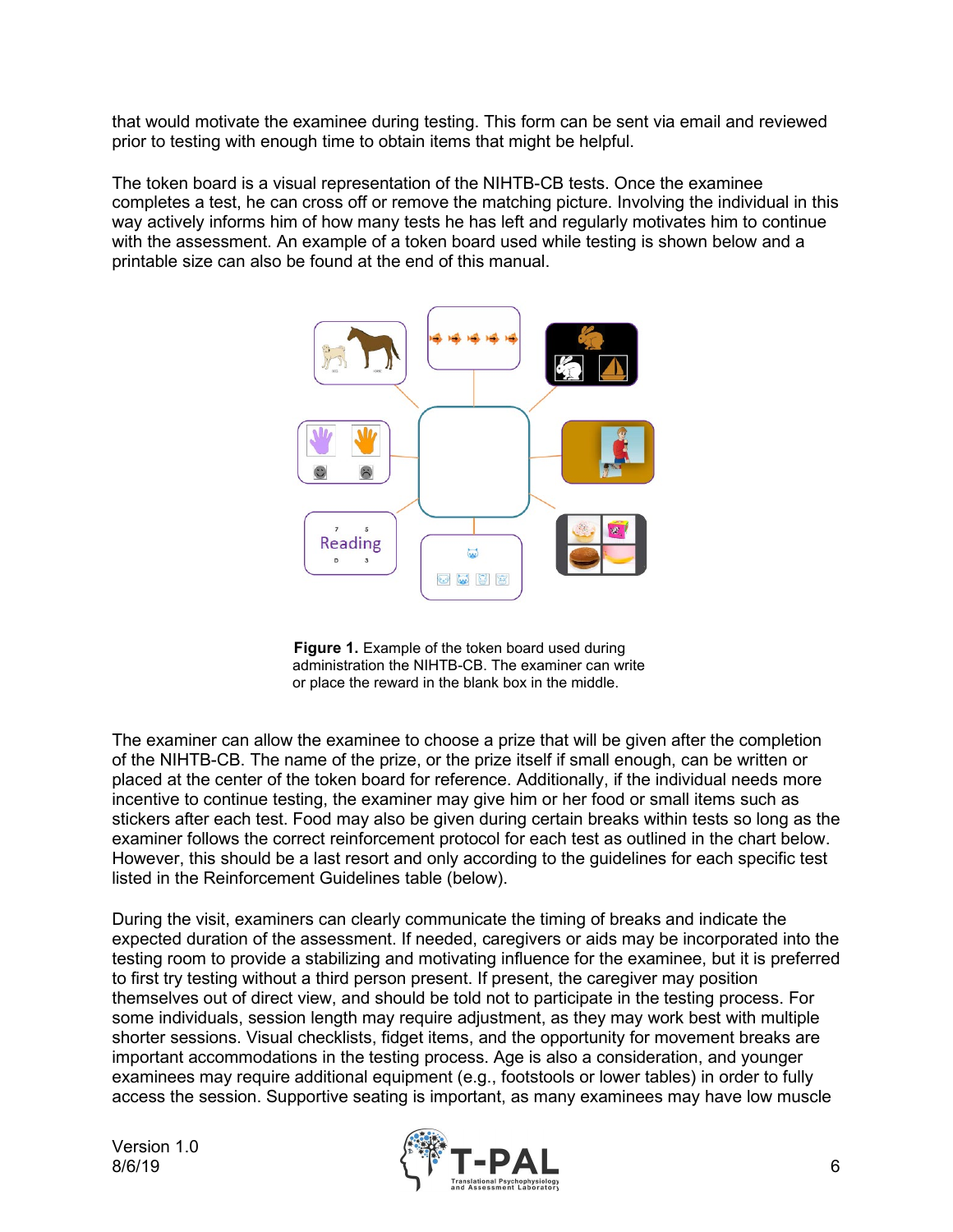tone or hyperactivity - a secure, developmentally appropriate seat tends to minimize these problems. Remaining flexible and providing choices are critical to reducing anxiety and maximizing examinees' access to the assessment. Use of humor can also help with anxiety in many examinees. Finally, examiner preparation is very important. Examiners should be intimately familiar with the NIHTB-CB. Examiners should be well practiced with administering the NIHTB-CB by first practicing administration with volunteers so that all of their attention and efforts can be directed to the examinee to maximize performance, rather than being distracted or slowed down by lack of familiarity with the system or the participant population. We recommend that a clinically trained assessment expert with experience evaluating people with IDD observe several practice testing sessions and provide feedback to newer examiners before "real" assessments are done. This supervisor can use their professional judgement to determine when the examiner is prepared adequately.

## **D.3 Reinforcement Guidelines**

Your experience from working with the examinee while administering the Stanford Binet or equivalent and the practice items from the NIHTB-CB will be a good indicator of the level and frequency of redirection and reinforcement necessary to keep the individual engaged and motivated while administering the test items. An important note is that reinforcements should not be dependent on responding correctly to an item; they should be focused on the individual's behavior and staying on task. The purpose of providing reinforcement is to increase and maintain motivation during testing.

The most frequent reinforcement timing is listed in Table 2 for each specific test. Reinforcement may be given less frequently than recommended in the table on the following page, but not more frequently. For example, if the examinee is highly motivated and cooperative during a task that allows trial-based reinforcement the assessor may choose to give reinforcement after completion of the whole task.

The following describes the difference between task-based and trial-based reinforcement:

- 1) Task-based (less frequent schedule) involves offering a small reward after the completion of every task and a larger reward at the end of all tasks.
- 2) Trial-based (more frequent schedule) involves offering a small reward after every trial or ratio of trials (e.g. reinforcement provided after completion of 5 items/trials).

It is important to note that tests allowing task-based reinforcement (rather than trial-based) do so because of a time component intrinsic to the test. Meaning, reinforcement during the task may slow down the examinee's responses, which will negatively impact their score. So, for these tasks it is best to reinforce at the end or when there is a break within the task.

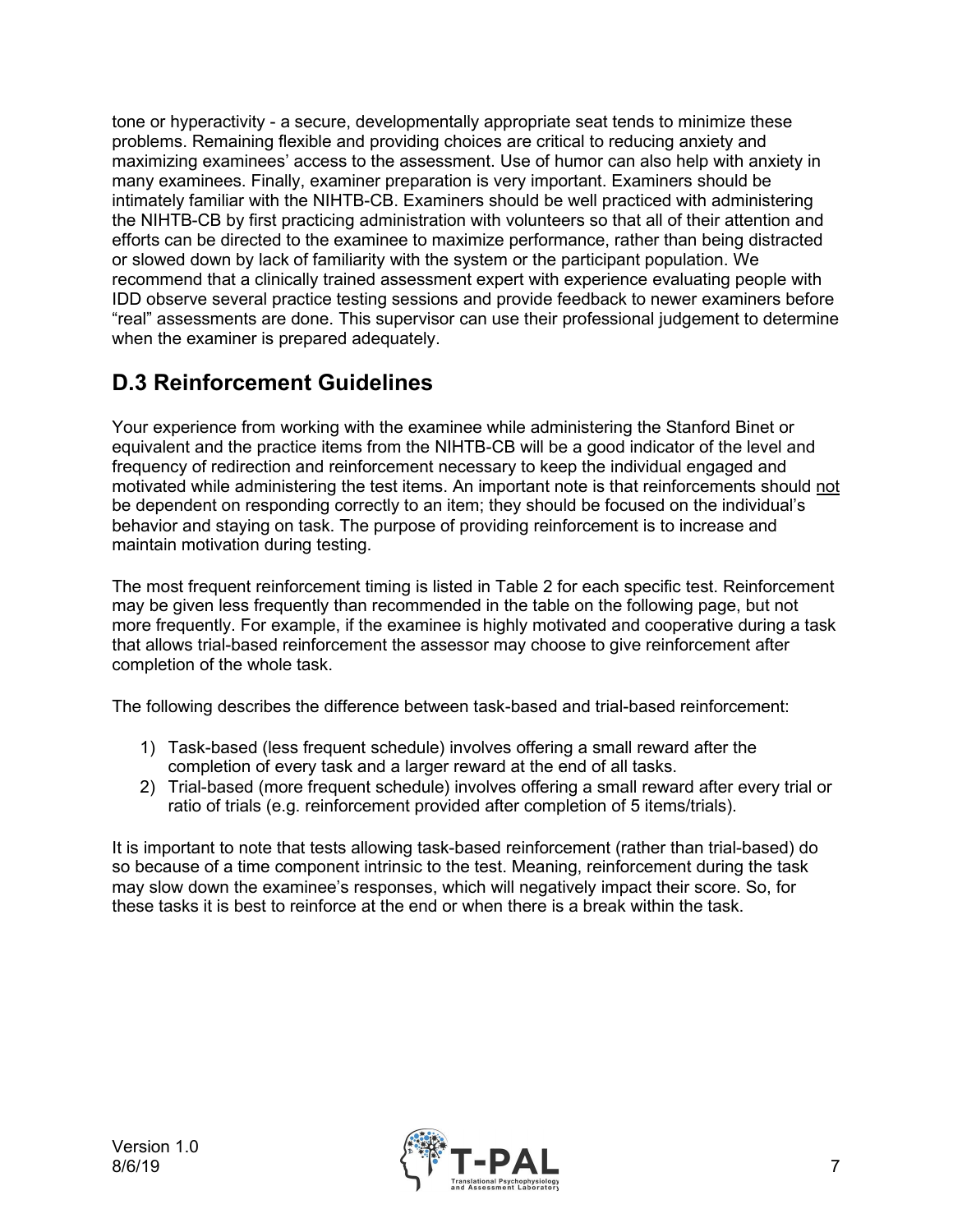|                                                                   | <b>Table 2: Reinforcement Guidelines</b>                                                                                                                               |  |  |  |  |  |  |
|-------------------------------------------------------------------|------------------------------------------------------------------------------------------------------------------------------------------------------------------------|--|--|--|--|--|--|
| Dimensional Card<br><b>Change Sort Test</b>                       | Task-based;<br>reinforcement can be given after completion of all items                                                                                                |  |  |  |  |  |  |
| <b>Flanker Inhibitory</b><br>Control and<br><b>Attention Test</b> | Task-based;<br>reinforcement can be given after completion of <i>fish set</i> and/or after completion of the<br>arrows set                                             |  |  |  |  |  |  |
| <b>Picture Sequence</b><br><b>Memory Test</b>                     | Sequence-based;<br>similar to the trial-based schedule, reinforcement may be given at the end of each<br>completed sequence                                            |  |  |  |  |  |  |
| Picture Vocabulary<br>Test                                        | Trial-based;<br>reinforcement can be given after a certain number (decided by examiner) have been<br>completed by examinee                                             |  |  |  |  |  |  |
| Oral Reading<br>Recognition<br>Test                               | Trial-based;<br>reinforcement can be given after a certain number (decided my examiner) have been<br>completed by examinee                                             |  |  |  |  |  |  |
| Pattern Comparison<br><b>Processing Speed</b><br>Test             | Task-based:<br>reinforcement can be given after completion of all items                                                                                                |  |  |  |  |  |  |
| <b>List Sorting Working</b><br><b>Memory Test</b>                 | List-based;<br>similar to the trial-based schedule, reinforcement may be given after the examinee<br>completes their entire response and before starting the next list |  |  |  |  |  |  |
| Speeded Matching                                                  | Task-based:<br>reinforcement can be given after completion of all items                                                                                                |  |  |  |  |  |  |

## **D.4 NIHTB-CB Administration Form**

During the administration of the NIHTB-CB the examiner should record notes on the individual's performance. This is important in order to be able to reference testing environment and examinee performance notes later. It is also important when deciding if an individual's score on each test should be considered a "valid" score--that is, if their score represents their performance on the construct that the test is intended to measure. The notes can include if practice was passed, if DEXT items were administered, and if the test was valid. It also allows the examiner to take notes on the testing situation with the individual and any issues during the administration.

The NIHTB-CB Administration Form includes fields for these notes and descriptions of common validity issues (see appendix). The Administration Form is based on our large-scale study of the NIHTB-CB in IDD. The form is useful for testing any examinee, but is especially important in IDD. Of course, it is up to the examiner or researcher to decide how to document notes and what scores they consider valid, but the Administration Form is the standard form that we have developed through extensive assessment in IDD.

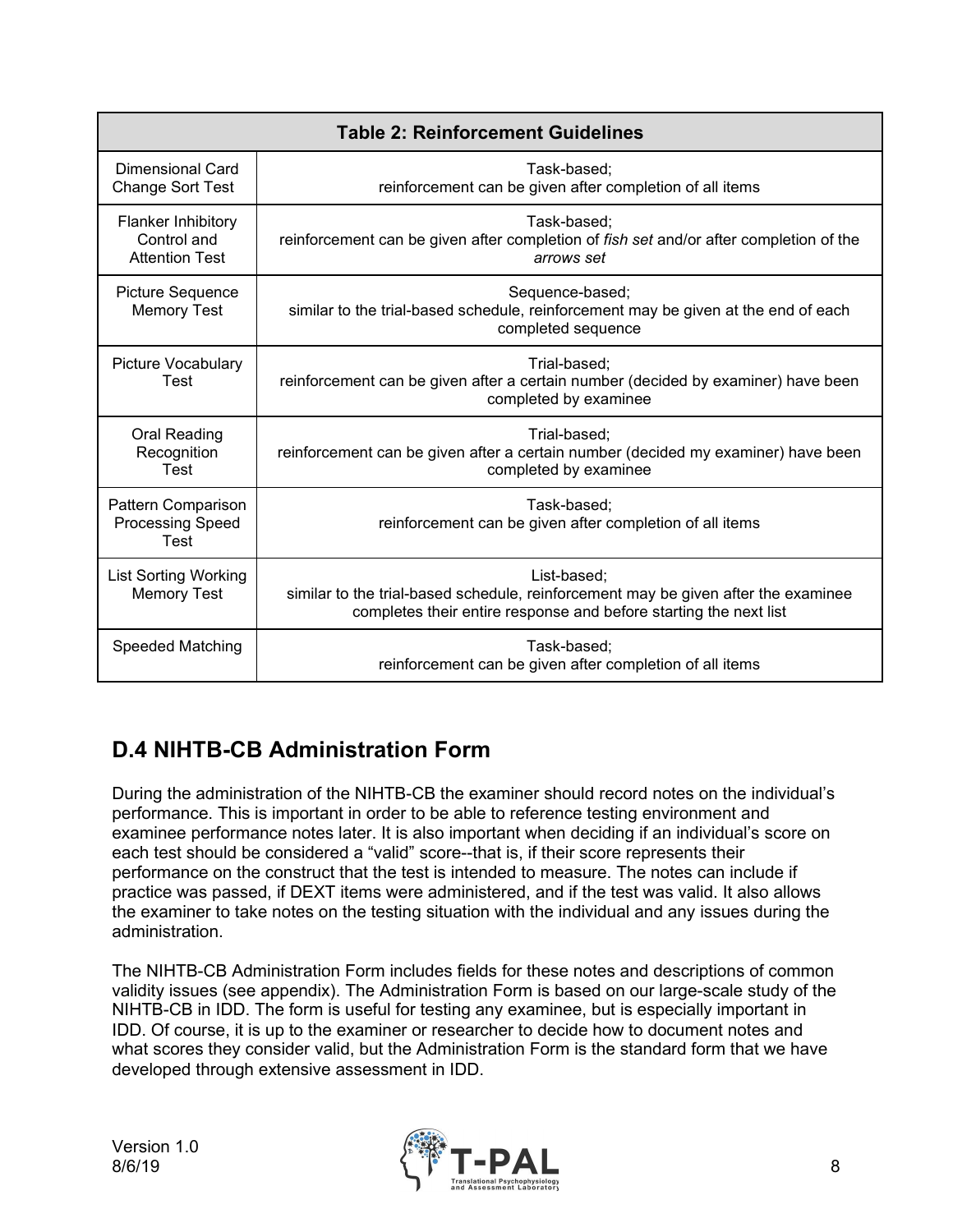If planning to randomize the subtest order, there is a blank column to document the order. The Administration Form documents whether each test score should be considered "valid" with space to record reasons for invalidity, with checkboxes of common reasons that we have encountered and space to write other reasons. In addition to selecting one or more checkboxes when a test is invalid or questionable, we recommend always expanding on this with more information in the notes space. The last column includes space for additional notes about each test if needed. It also includes a checkbox to note if the examinee's understanding of the task was questionable. If the examinee passes practice this is not necessarily a reason to consider the score invalid, but we find this useful to document.

The last page of the form describes common issues seen in this population, which may result in the subtest being invalid. It is useful to have this information when interpreting and analyzing the scores.

# **E. NIHTB-CB Subtest Adaptations**

Some tests are more difficult for individuals with IDD to understand, so we recommend modifications to some of the instructions. These tests include the NIH Toolbox Touch Screen Tutorial and NIH Toolbox Picture Vocabulary Test. Additionally, we recommend an adjusted administration protocol on Picture Sequence Memory (Picture Sequence Memory) to address potential floor and ceiling problems.

### **E.1 NIHTB-CB Touch Screen Tutorial**

The Touch Screen Tutorial helps to orient the examinee with using the iPad. Although it is not typically a requirement, we recommend using the Touch Screen Tutorial at the beginning of the assessment for all examinees with IDD. We have modified the instructions for the Touch Screen Tutorial in order to also introduce "Home Base" before beginning actual testing. As described in the NIH Toolbox App Administrator's Manual, home base is used in portions of Flanker and DCCS if the examinee reaches that level of the test. The purpose of home base is to standardize reaction time, as portions of these tests take reaction time into account for scoring.

Examinees with IDD benefit from an introduction to home base prior to testing. This way they can more thoroughly become familiar with home base rather than only receiving the standard brief introduction in the middle of the test. Thus, we have modified the instructions for the Touch Screen Tutorial so that the tutorial can simultaneously serve as an introduction to home base. The modified instructions are on the following page. If the examinee does not understand or demonstrate proper use of home base during Touch Screen Tutorial, we recommend not using home base during tests (even if the examinee advances to the point where home base would be introduced, skip over those instructions about home base during the test).

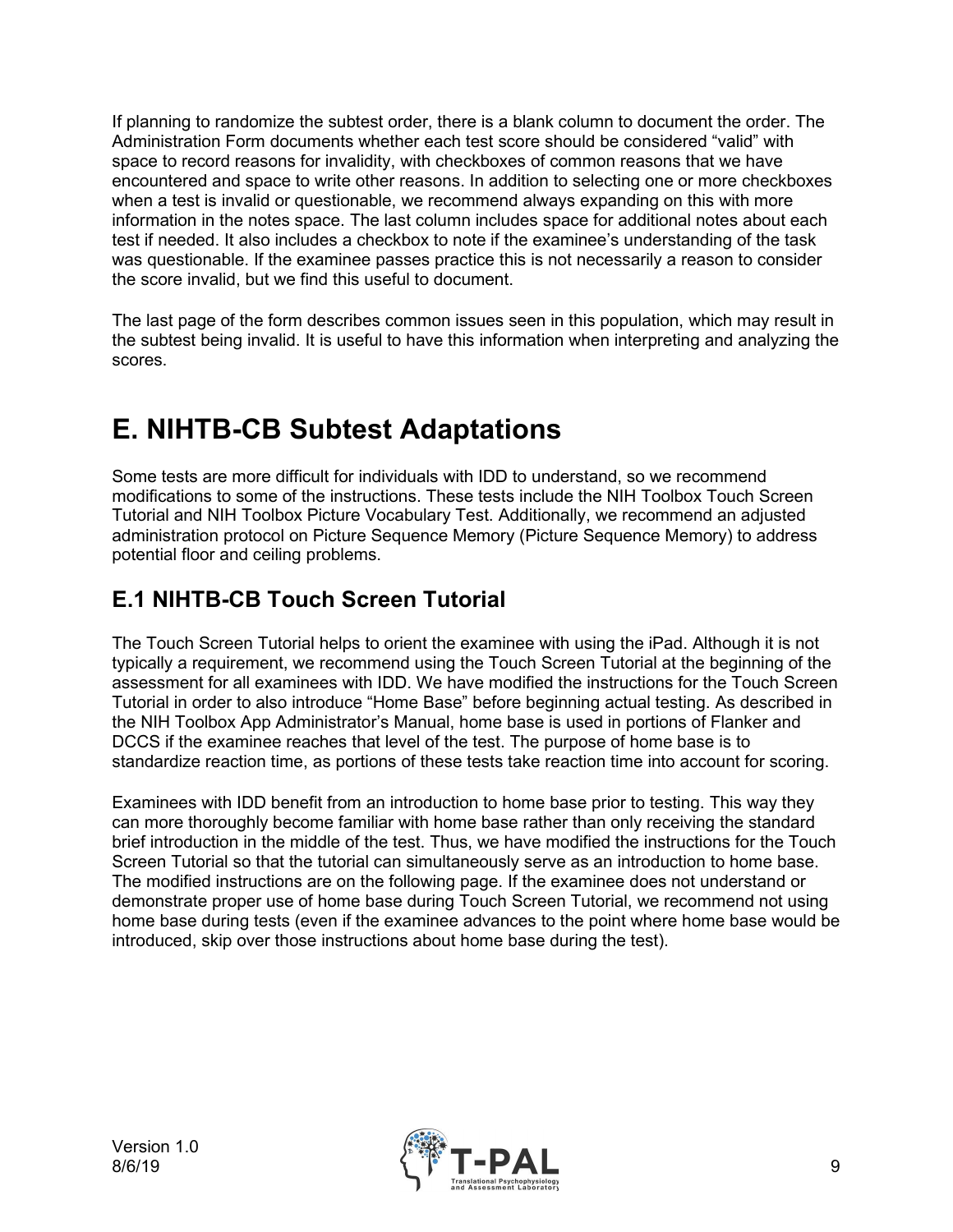#### **Added Instructions for NIHTB-CB Touch Screen Tutorial**

*On the touch screen tutorial start page say the following:* **Let's start by learning about home base. This is your home base. Put your finger on the home base and wait for the next picture. In this game, put your finger on home base after you touch the screen.** *Point to the home base; then touches and holds the button to continue*

**Touch the flower on the screen.** If it appears that the examinee would have difficulty touching the screen and then putting their finger back on home base, the examiner may use this item as a teaching item to demonstrate how to use home base and say, **See first I touch the flower** *examiner touches flower* **then I place my finger back on home base.**

**Good! Now we are going to do some more. Remember to start with your finger on home base.**

**Now you touch the star.**

If the examinee responds correctly, by touching the star and returning to home base then say, **Good! Let's do one more.**

If they do not respond correctly remind them how to use home base.

**Now touch the apple.** 

If they do not respond correctly you may discontinue the use of home base for the remaining tasks.

## **E.2 NIHTB-CB Dimensional Card Change Sort Test (DCCS)**

While completing the practice items for this test, the iPad will tell the examinee if their answer is correct or incorrect. But, during the test items, the iPad no longer gives this feedback. Some individuals may fixate on this and might begin to change their answers or not perform as well. The added instructions for addressing this are below. These can be used if the examiner anticipates that they will be helpful.

**Added Instructions for NIHTB-CB Dimensional Card Change Sort**

*To be read before the test items begin*: **This time the iPad will be quiet and will not tell you if your answer is right or wrong.**

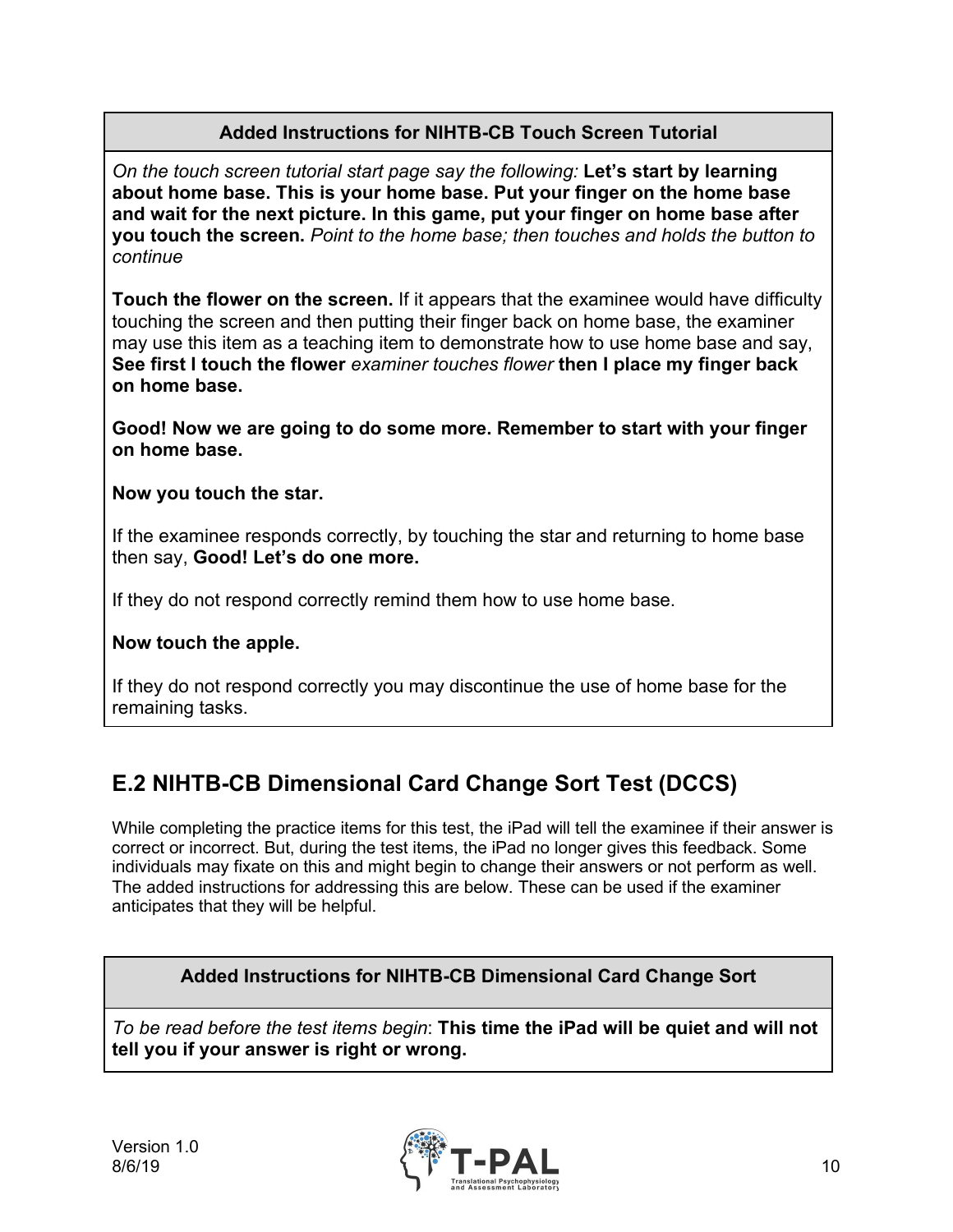## **E.3 NIHTB-CB Picture Vocabulary Test**

Picture Vocabulary has two sets of instructions depending on the education override that is used. For examinees with an education override of preschool, kindergarten, or first grade, short instructions are presented to the examiner to read to the examinee. Alternatively, if the examinee has an education override of at least second grade, longer, more detailed instructions are presented.

It is our recommendation that for all examinees in the IDD population, regardless of their education override, the short instructions be used as they are more easily understood and not cumbersome; the shorter length provides less opportunity for distraction. The short instructions are below and can be printed for use during administration.

#### **Short Version of Instructions for NIHTB-CB Picture Vocabulary Test**

*Read these instructions in place of the on-screen instructions*: **Let's look at some pictures. You'll hear a word and see four pictures on the screen. Touch the picture that means the same as the word that was said. Some words will be easy and some will be harder. Answer as best as you can. If you need to hear a word again, I can play it again.** 

**If you think you made a mistake and want to change your last answer, I can bring back that word and pictures. Are you ready to play?**

*After practice items*: **Now, let's try some more. Remember, you will hear a voice say a word and then you will see four pictures. One of the pictures will show what the word means. Touch that picture and you will hear a new word and see four more pictures. This time the iPad will be quiet and will not tell you if your answer is right or wrong. Any questions?** 

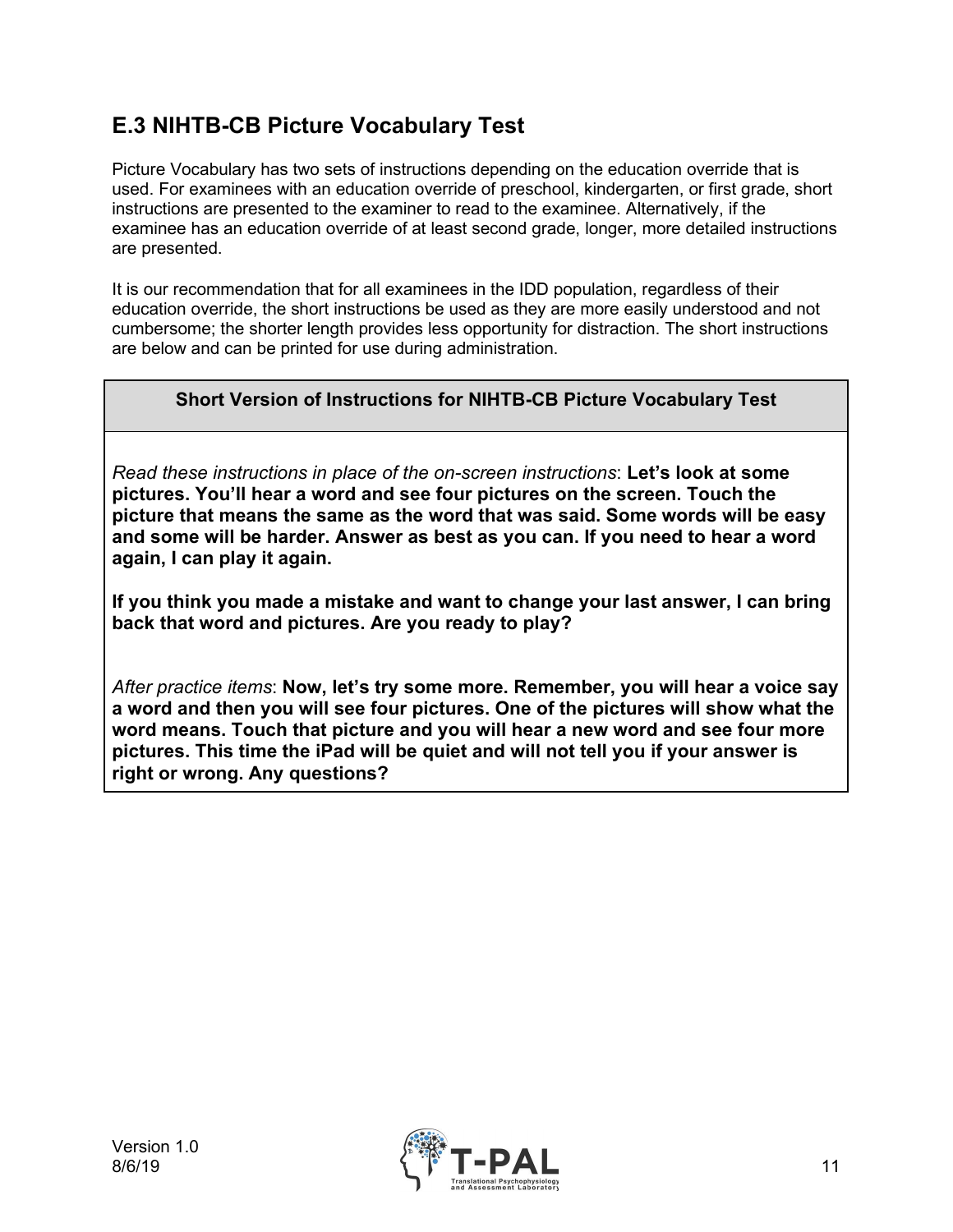### **E.4 NIHTB-CB Flanker Inhibitory Control and Attention Test**

As previously described in the NIH Dimensional Card Change Sort section, the NIH Flanker Inhibitory Control and Attention Test also may need the added instructions clarifying that the iPad will not give feedback during the test items. These can be used if the examiner anticipates that they will be helpful.

#### **Added Instructions for NIHTB-CB Flanker Inhibitory Control and Attention Test**

*To be read before the test items begin:* **This time the iPad will be quiet and will not tell you if your answer is right or wrong.**

## **E.5 NIHTB-CB List Sorting Working Memory Test**

As previously described in other tests, the NIH List Sorting Working Memory Test may also need the added instructions clarifying that the iPad will not give feedback during the test items. These can be used if the examiner anticipates that they will be helpful.

#### **Added Instructions for NIHTB-CB List Sorting Working Memory Test**

*To be read before the test items begin:* **This time the iPad will be quiet and will not tell you if your answer is right or wrong.**

### **E.6 NIHTB-CB Picture Sequence Memory Test**

In our validation study in IDD, we have found a common problem of floor and ceiling issues on Picture Sequence Memory--specifically, examinees (with a mental age between 3 and 4 years) receiving the Age 3-4 version sometimes score at ceiling, and examinees (with a mental age between 5 and 6 years) receiving the Age 5-6 version sometimes score at the floor. Because there are multiple age versions, we recommend that the floor or ceiling score should not be used, and instead the examinee should additionally be tested on the next highest or lowest version (if available). Their score on that additional version should replace their floor or ceiling score, and the examiner should note which version was used. Note that floor and ceiling scores on Picture Sequence Memory can be harder to monitor for and to check, as the lowest and highest possible theta score depends on the test version. It is also difficult during testing to monitor if the examinee is getting everything correct or incorrect.

Since we have found this problem specifically with the Age 3-4 and Age 5-6 versions, we have adapted our administration protocol to always give both of these versions for examinees with a

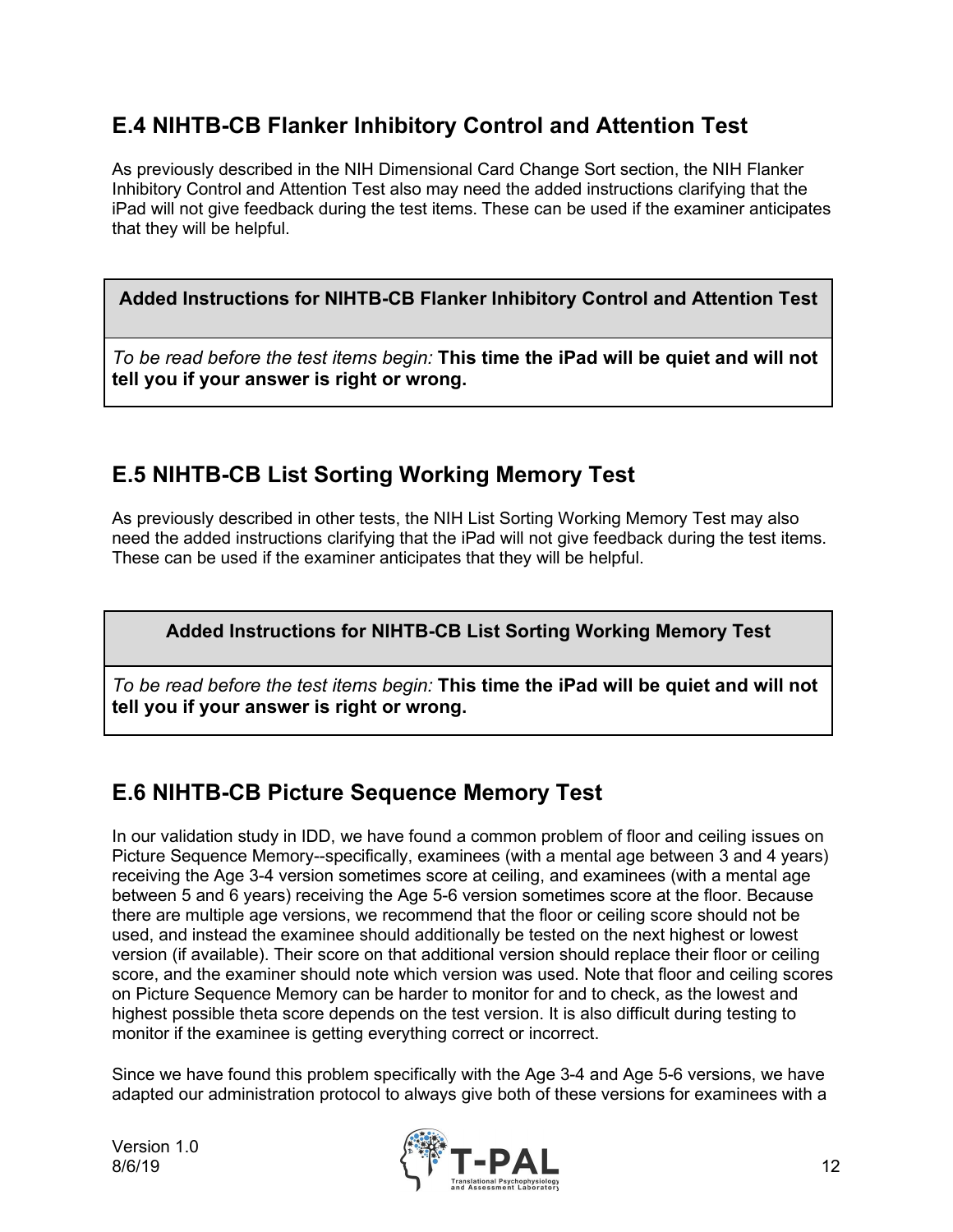mental age between 3 and 6 years, as a current solution. Our administration guidelines below detail this procedure. This is to provide greater assurance that a valid score will be obtained from testing. These two versions should be administered back-to-back. See the scoring section of this manual for further discussion of Picture Sequence Memory scores and the impact of this issue on composite scores.

#### **Adapted Administration Guidelines for NIHTB-CB Picture Sequence Memory**

When setting up the assessment for an examinee with a mental age between 3 years, 0 months and 6 years, 11 months: select both Picture Sequence Memory Age 3-4 and Picture Sequence Memory Age 5-6. Picture Sequence Memory Age 3-4 should be administered first.

Administer Picture Sequence Memory Age 3-4 with the standard directions. If the examiner was able to observe that the examinee did not get every item correct, then the Age 5-6 version does not need to be administered and can be manually skipped.

If the examinee placed every item correctly on Age 3-4, then the Age 5-6 version should be administered. If the examiner is unsure if all items were placed correctly, then the Age 5-6 version should be administered. The examiner should not read the instructions again or have the examinee complete the practice. We recommend that the examiner briefly mention that they are preparing the next part, mute the volume, pick up the iPad, and quickly go through teaching and practice sequences to advance the test. After the two practice sequences, the examiner should unmute the volume, return the iPad to its place in front of the examinee, and have the examinee continue with the test sequences of Age 5-6.

If the examiner or researcher does not want to give the dual administration by default, another option would be to give the version corresponding with mental age. Then, after testing is complete, the examiner can check the report to see if the score was at the floor or ceiling for that version. The examiner can check raw scores to easily check for lowest or highest possible scores; a raw score of 0 would be the lowest possible score (though not accounting for random chance of correct placements), and the highest possible raw score would be 10, 16, or 31 on Age 3-4, 5-6, or 7/8+ versions, respectively. In the case of a floor or ceiling score, the examiner would create a second administration with only Picture Sequence Memory and select the next older or younger version to administer immediately. For example, if an examinee has a score at the floor of Picture Sequence Memory Age 5-6, they should then receive Picture Sequence Memory Age 3-4. If an examinee receives a floored score on Picture Sequence Memory Age 3- 4, there is no younger version available, so they would be done with Picture Sequence Memory. If an examinee has a score at the ceiling of Picture Sequence Memory Age 3-4, they should then receive Picture Sequence Memory Age 5-6. See the scoring section for further discussion of Picture Sequence Memory scores and the impact of this issue on composite scores.

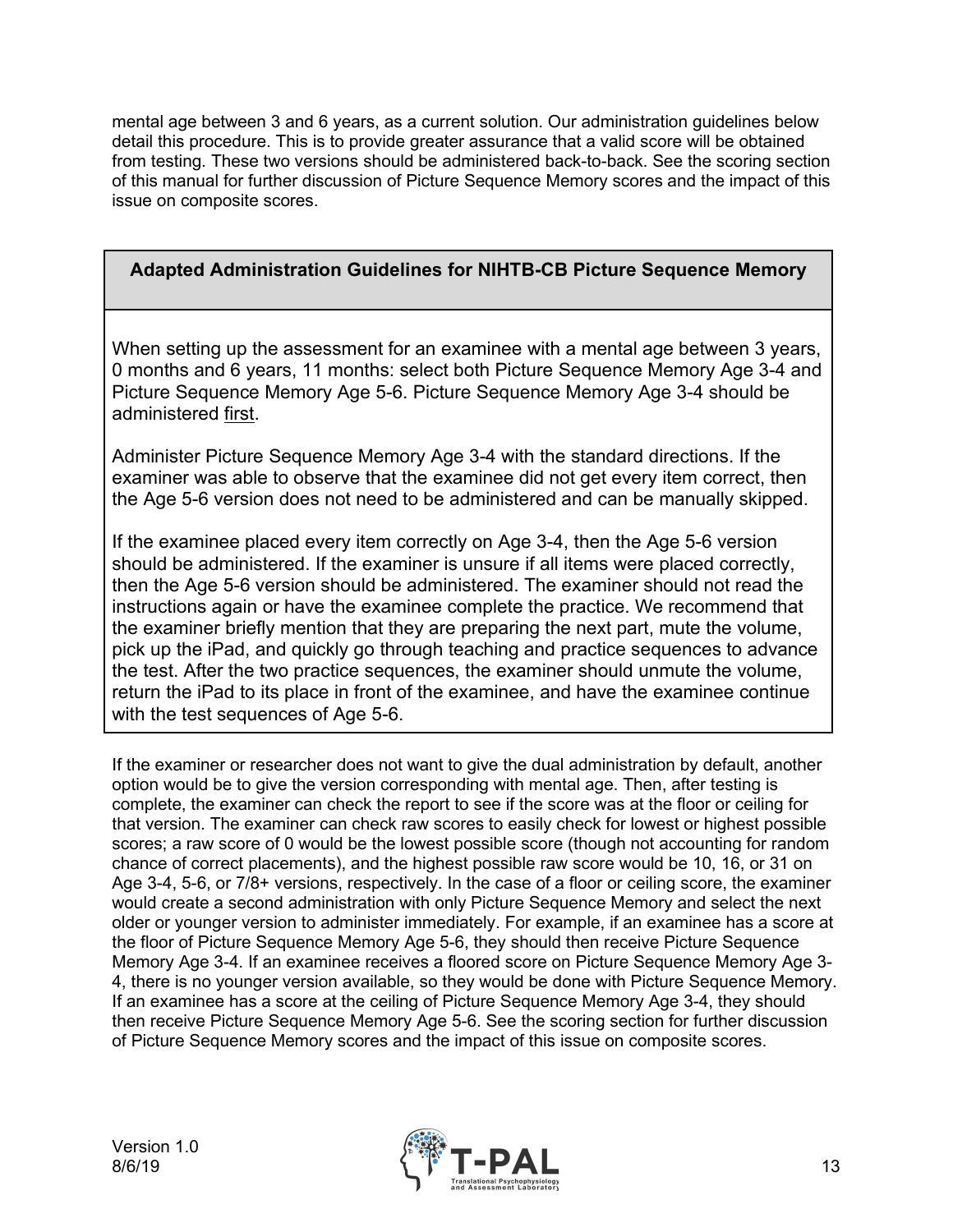# **F. Common Administration Issues**

During the validation of the NIHTB-CB in IDD there have been several issues that repeatedly surface during administration and these are addressed in this section.

A common issue in the NIH Pattern Comparison test is that during the test items some examinees begin to alternate their answers back and forth from "Yes" to "No" without consideration of the stimuli. Even though the examinee may have passed practice and have an understanding of how to complete the task, they may revert to this alternating response pattern. Examiners will need to pay attention to the response behavior of some examinees to detect this during the testing process. In this case, the test would be invalid and should be noted on the Administration Form. The examiner should be relatively sure that this invalid pattern is occurring in order to deem the test invalid. (Note: If an examinee is simply responding in this alternating pattern, they may do it quickly and obtain a reasonably high, but invalid score due to the fact that each response has a 50% correct chance.) This issue is a primary reason that we have developed a new processing speed test, Speeded Matching (described below) which is currently being psychometrically evaluated.

A common issue in List Sorting Working Memory is that the examinee forgets the rule by which they need to repeat back the items. In the 2-list portion, it is allowable to restate the instructions "tell me the foods first, then the animals," as described in the NIH Toolbox Administrator's Manual. This reminder is often needed with this population.

# **G. Experimental Subtest Development**

Along with DEXT versions (described earlier), the following Experimental Subtests are also beneficial for assessing individuals with IDD. However, note that because these are new tests that were not included in the original NIHTB-CB standardization, no standard scores are yet available.

## **G.1 Speeded Matching**

Due to the Pattern Comparison Processing Speed Test being one of the least feasible tests for examinees with IDD, a new processing speed test has been developed as an alternative. Speeded Matching is a processing speed test and is available in the app as an experimental version. In Speeded Matching, the examinee is presented with one animal face centered at the top of the iPad screen and four animal faces on the bottom of the screen. The examinee searches amongst the four pictures to find the same picture presented above as quickly as possible, and then the next test item appears. This test design prevents the alternating response pattern some examinees exhibit during Pattern Comparison Processing Speed as there are more than two answer choices, and the task of matching is straightforward and familiar. Speeded Matching is performing very well; it is highly feasible in examinees with IDD, and future psychometric studies will present reliability and validity results. Note that only Speeded Matching raw scores are available; standard, norm-referenced scores are not yet available, and as such this test does not factor into any CB composite scores.

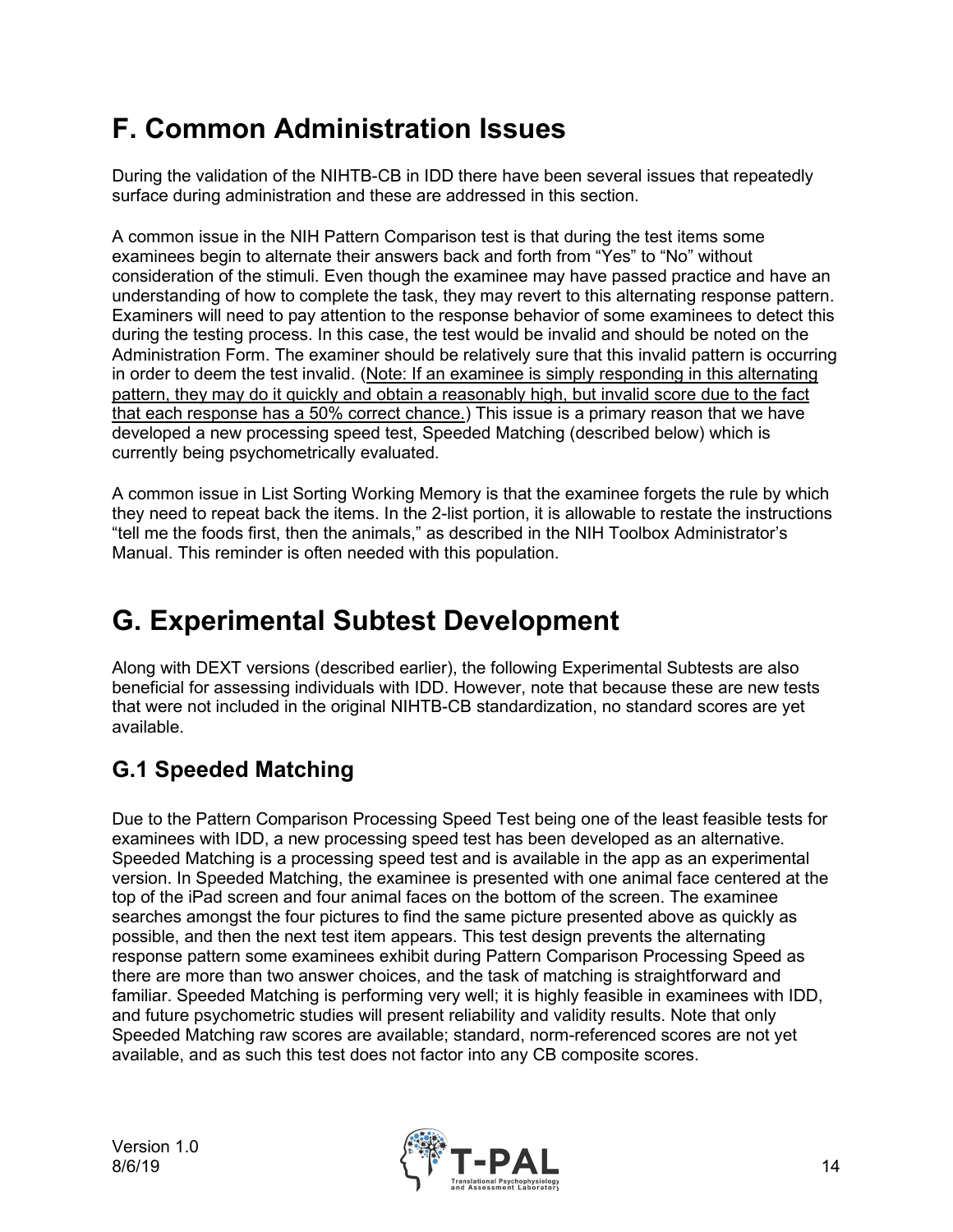### **G.2 List Sort Working Memory Test Age 3-6 with Extended Instructions**

Because List Sorting Working Memory was also one of the least feasible in our population, extended instructions have been tested to improve feasibility by more clearly teaching what is being asked of the examinee. In the normal Age 3-6 practice, the examinee must state the animals in size order one at a time, but rearranging items is not required, as they are already sequenced when they appear. The extended instructions build on this by adding additional practice items in which the examinee must name more than one item at a time and must rearrange the animals rather than repeat the (already ordered) sequence. Thus the practice resembles the real task. These extended instructions have been implemented in the List Sorting Working Memory Age 3-6 with Extended Instructions Experimental Version in the app.

## **H. Critical Considerations for Scoring and Analysis**

The NIH Toolbox app generates several types of scores for each Toolbox test and composite. S[e](#page-18-5)e the Health Measures website<sup>5</sup> and the *NIH Toolbox Scoring and Interpretation Guide*<sup>6</sup> for scoring information. Here we briefly describe each type of score. We then go into detail about important considerations when working with IDD.

For the standardized (non-experimental) tests, there are raw scores, computed scores, theta scores, and standard test scores. There are also composite standard scores. The raw scores are simply raw numbers of items or points correct. Computed scores are available on some of the tests; on Flanker and DCCS, for example, the computed scores are calculated from reaction time and accuracy combined. On Picture Sequence Memory, Picture Vocabulary, and Oral Reading, Item Response Theory-based scoring is used and theta scores are provided; the theta score represents the examinee's performance in comparison to normative scores. Uncorrected Standard Scores represent performance relative to the general population. Because they are not adjusted for age, these can reflect true change over time. Age-Corrected Standard Scores represent performance relative to the same age range in the general population. Fully Corrected T-Scores are further adjusted based on gender, education, and race/ethnicity.

The Age-Corrected Standard Scores and Fully Corrected T-Scores require special caution for this population because these scores are currently winsorized; the floor is imposed to just below three SDs below the mean (similarly, the ceiling is imposed to just above three SDs above the mean). This floor (54 on Age-Corrected standard scores and 19 on T-Scores) is a problem when evaluating individuals with IDD, as their scores are often below this cut-off. The NIH Toolbox has a SAS rescoring script available online, which can be used to generate an examinee's non-winsorized scores if the Age-Corrected or T-Scores are desired.

The NIH Toolbox has four types of composites: Fluid (scored from DCCS, Flanker, List Sorting Working Memory, Picture Sequence Memory, and Pattern Comparison Processing Speed), Crystallized (from Picture Vocabulary and Oral Reading), Cognitive Function (scored from all seven tests), and Early Childhood (scored from DCCS, Flanker, Picture Sequence Memory, and Picture Vocabulary). Reference can be made to Cassaletto et al. for composite score details and formulae. $7$ 

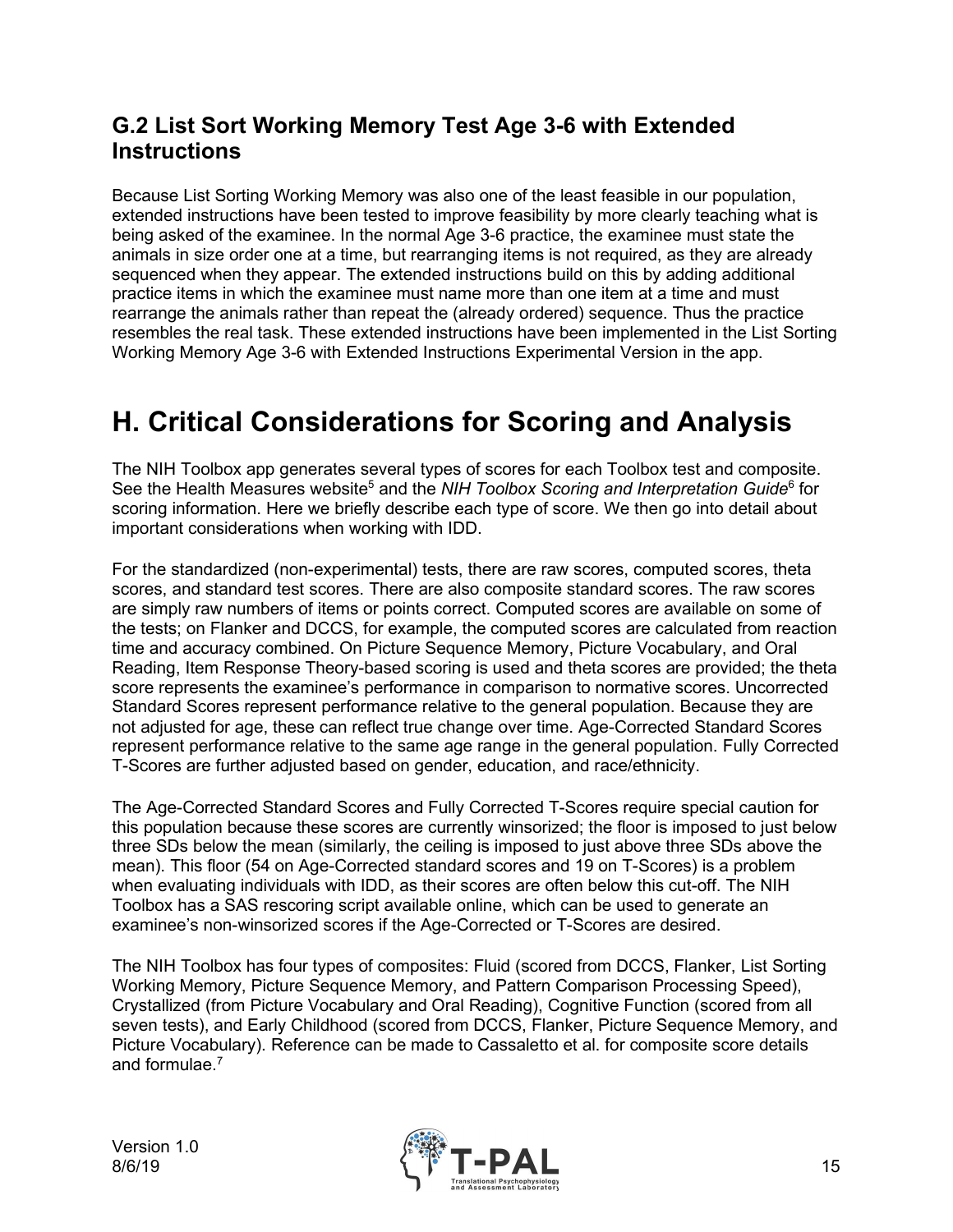For List Sorting Working Memory Age 3-6 with Extended Instructions and Speeded Matching, standard scores are not currently available. These tests provide raw scores. For Flanker DEXT and DCCS DEXT, in addition to the normal test scores from performance on the normal portion of the test, if an examinee receives DEXT items, they will receive raw DEXT scores (number correct, number attempted, and percent correct out of those attempted). Since the DEXT scores differ from the normal test scores, they cannot be directly compared to or combined with normal test scores. New versions of DEXT tests are under consideration. With the current versions, the examiner must be aware that DEXT scores are on a different scale than the normal test scores.

There are several considerations that are especially important regarding scoring for this population. First, as mentioned above regarding the Administration Form, monitoring test session validity is critical in examinees with IDD. After testing, the Administration Form should be used to assist in determining if the score on each test is valid. This process must be done before reporting or analyzing scores so that only valid scores are used. It should ideally be done as soon as possible after the session and may involve discussion or review with the study team or PI. Decisions about reasons to consider a score invalid are up to the examiner/researcher; ideally, the examiner's or research study's general criteria should be in place prior to testing, but it is also necessary to use information from the test session when making these decisions, as each case is unique. Unexpected validity questions or test session challenges may come up. Additionally, if tests are marked as questionable validity (not valid or invalid), these cases and notes will need to be reviewed and a decision will need to be made. The Administration Form is a standardized form for documenting the most common issues that we have found, and it reflects the general criteria that we have decided on for determining validity. If needed, it can be adjusted to fit study-specific protocol.

The next step in evaluating scores is to check for the presence of scores at the floor or ceiling. In our experience testing with IDD we have found that List Sorting Working Memory and Picture Sequence Memory are sometimes impacted by this problem. In List Sorting Working Memory, the examinee sometimes passes practice but gets no sequences correct, thus getting a raw score of 0. We recommend using that score (considering it valid), as the examinee did demonstrate understanding of the task by passing practice, but this is a decision for the examiner/researcher to make. In Picture Sequence Memory, floor and ceiling scores can be harder to monitor for and to check, as the lowest and highest possible theta score depends on the test version. It is also difficult during testing to monitor if the examinee is getting everything correct or incorrect. Because there are multiple age versions, we recommend that if an examinee receives a ceiling score, they be given the next oldest age version (if available), and in the case of a floored score, they be given the next lowest age version (if available). For example, if an examinee has a score at the floor of Picture Sequence Memory Age 5-6, they should then receive Picture Sequence Memory Age 3-4. If an examinee receives a floored score on Picture Sequence Memory Age 3-4, there is no younger version available, so they would be done with Picture Sequence Memory. If an examinee has a score at the ceiling of Picture Sequence Memory Age 3-4, they should then receive Picture Sequence Memory Age 5-6.

Next, the examiner needs to select which test version score to use if the examinee received multiple versions of one test and thus has results for both versions in their report or data files. For instance, if the examinee failed practice on List Sorting Working Memory Age 7+ and was then given List Sorting Working Memory Age 3-6, the examiner needs to be sure to ignore that examinee's results from the List Sorting Working Memory Age 7+ and only use the scores from Age 3-6. For Picture Sequence Memory, if the examinee was given two age versions, the examiner needs to select which version's scores will be used. For example, if the examinee was

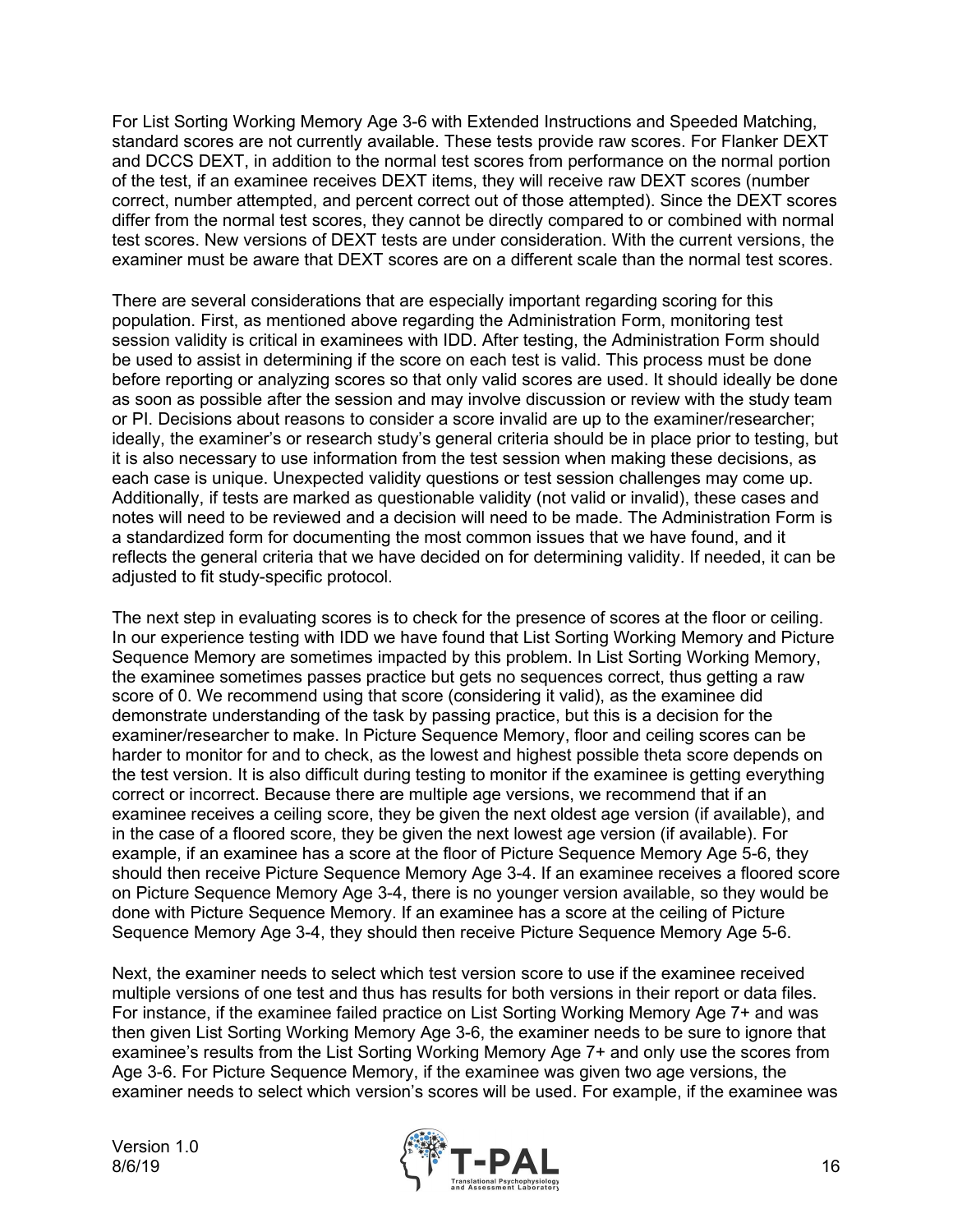given Picture Sequence Memory 7+ and got a score at the floor, the examiner should have also given them the Age 5-6 version. After testing, the examiner should be sure to use the score from the Age 5-6 version and as always, be aware of what test version the score came from. It may be helpful to also keep a record of the examinee's additional score on the other version.

Once the valid scores have been identified for the examinee for each test, the examiner can determine if composite scores are possible for that examinee. The composites generated by the Toolbox software (available along with the test scores) will be present if all tests that comprise each composite score were completed (i.e., if practice was passed and the test was not skipped). The Fluid Composite will be present if there is a score from DCCS (normal test), Flanker (normal test), List Sorting Working Memory, Picture Sequence Memory, and Pattern Comparison Processing Speed. The Crystallized Composite will be present if there is a score from Picture Vocabulary and Oral Reading. The Cognitive Function Composite will be present if there is a score from each of these seven tests. The Early Childhood Composite will be present if there is a score from DCCS (normal test), Flanker (normal test), Picture Sequence Memory, and Picture Vocabulary.

There are a few things to keep in mind regarding the composite scores. If the examinee was given two versions of a test within one administration (such as Picture Sequence Memory 3-4 and Picture Sequence Memory 5-6), the composite is based on only one of these test versions; there is no way to select which version goes into the composite creation. This may be a problem, such as if the examinee got a ceiling score on Picture Sequence Memory 3-4. Floor and ceiling scores are another issue to keep in mind when interpreting the composites. As long as a score was received on the necessary tests, the composite will be generated. Additionally, since experimental versions do not have standard scores, the use of List Sorting Working Memory Age 3-6 with Extended Instructions will mean that the Fluid and Cognitive Function Composites are not generated. Finally, the validity of the examinee's test scores must be considered. If an examinee receives a score on every test, but one or more scores were considered invalid by the examiner, the affected composite score(s) may also be considered invalid. For instance, an examiner might give extra prompting during Flanker and decide that test was invalid (though a score was generated because the test was completed). The Fluid and Cognitive Function Composites would have then utilized that Flanker score and thus could be somewhat inflated.

Some researchers have used a different requirement for the number of tests making up each composite, instead requiring only 4 of 5 fluid tests and 1 of 2 crystallized tests for the composites[.8](#page-18-7) This requirement would benefit individuals with IDD in that a composite would be available more frequently. We have used an alternative scoring method to calculate composites from deviation scores using these less strict criteria (4 of 5 Fluid and 1 of 2 Crystallized tests required). [9](#page-18-8) Deviation based scores have been shown to perform very well for individuals at or near the floor of a cognitive assessment. $^{\mathsf{10}}$  $^{\mathsf{10}}$  $^{\mathsf{10}}$  We utilized this method for Toolbox composites in our sample to avoid potential issues with the scores of low-performing examinees; other researchers may find this method useful. Like we have done with the SB5 as seen in Sansone et al. (2014) and in the SB5 software[,](#page-18-1) $^2$  we create z-scores for each Toolbox test based on normative means and SDs for that examinee's chronological age band. We transform the zscores into the composite metric. We utilize this method to create deviation-based Fluid, Crystalized, and Cognitive Function composites. Future study will evaluate the relative validity of deviation composites and the standard composites generated by the Toolbox software.

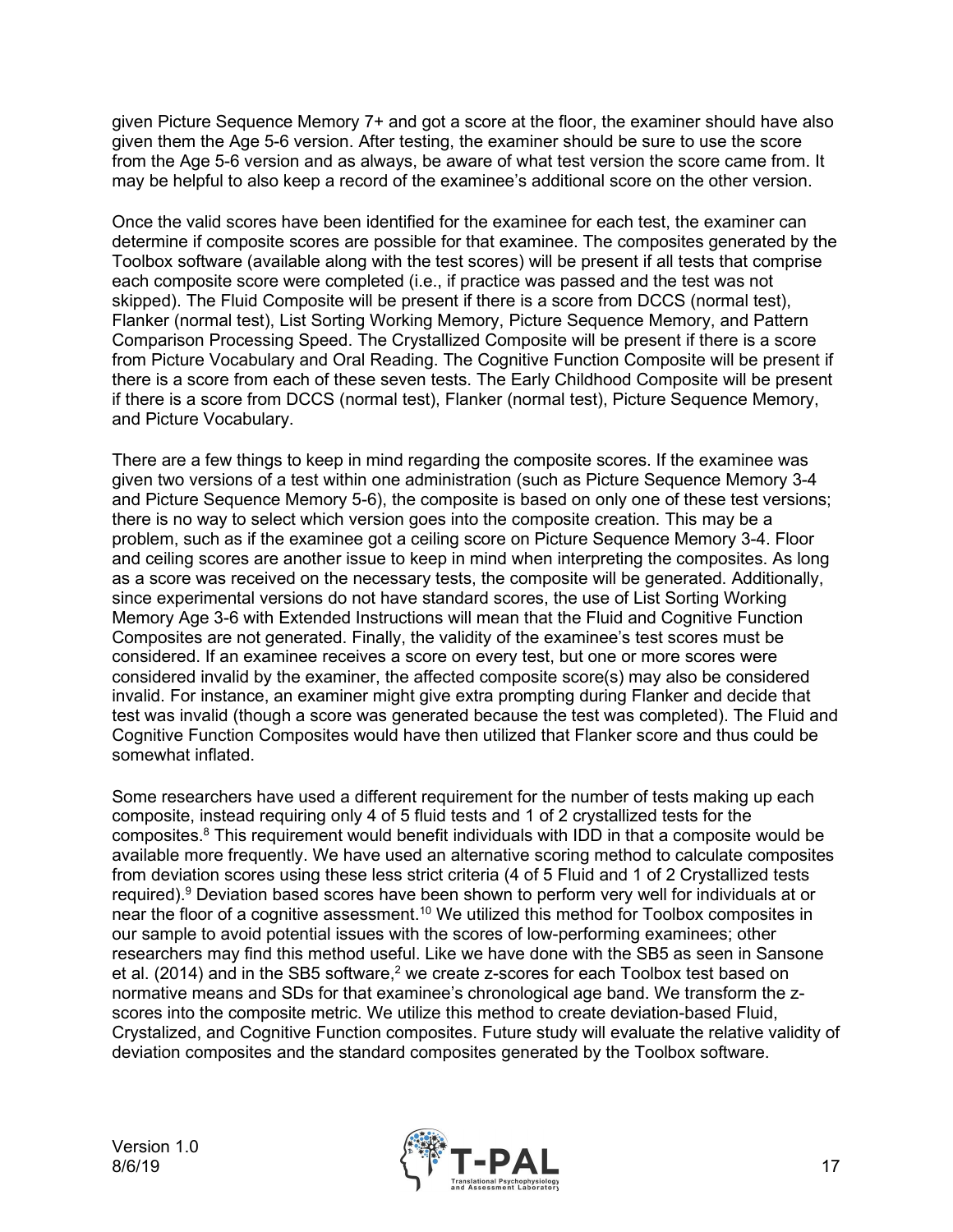## **References**

<span id="page-18-0"></span>1. National Institutes of Health and Northwestern University. NIH Toolbox for Assessment of Neurological and Behavioral Function Administrator's Manual: iPad App Version 1.17 and up. 2018.

<span id="page-18-1"></span>2. Roid G, Miller L. Stanford-Binet Intelligence Scales, Fifth ed. San Antonio: Pearson, 2003.

<span id="page-18-2"></span>3. Thompson T, Coleman JM, Riley K, et al. Standardized Assessment Accommodations for Individuals with Intellectual Disability. Contemp Sch Psychol 2018;22:443-457.

<span id="page-18-3"></span>4. Gray CA, Garand JD. Social stories: Improving responses of students with autism with accurate social information. Focus on Autistic Behavior 1993;8:1-10.

<span id="page-18-4"></span>5. NIH Toolbox [online]. Available at: [http://www.healthmeasures.net/score-and](http://www.healthmeasures.net/score-and-interpret/interpret-scores/nih-toolbox)[interpret/interpret-scores/nih-toolbox.](http://www.healthmeasures.net/score-and-interpret/interpret-scores/nih-toolbox)

<span id="page-18-5"></span>6. Slotkin J, Nowinski C, Hays R, et al. NIH Toolbox Scoring and Interpretation Guide: National Institutes of Health and Northwestern University 2012.

<span id="page-18-6"></span>7. Casaletto KB, Umlauf A, Beaumont J. Demographically Corrected Normative Standards for the English Version of the NIH Toolbox Cognition Battery. 2015;21:378-391.

<span id="page-18-7"></span>8. Akshoomoff N, Beaumont JL, Bauer PJ, et al. VIII. NIH Toolbox Cognition Battery (CB): composite scores of crystallized, fluid, and overall cognition. Monogr Soc Res Child Dev 2013;78:119-132.

<span id="page-18-8"></span>9. Hessl D, Sansone SM, Berry-Kravis E, et al. The NIH Toolbox Cognitive Battery for intellectual disabilities: three preliminary studies and future directions. J Neurodev Disord 2016;8:35.

<span id="page-18-9"></span>10. Sansone SM, Schneider A, Bickel E, Berry-Kravis E, Prescott C, Hessl D. Improving IQ measurement in intellectual disabilities using true deviation from population norms. J Neurodev Disord 2014;6:16.

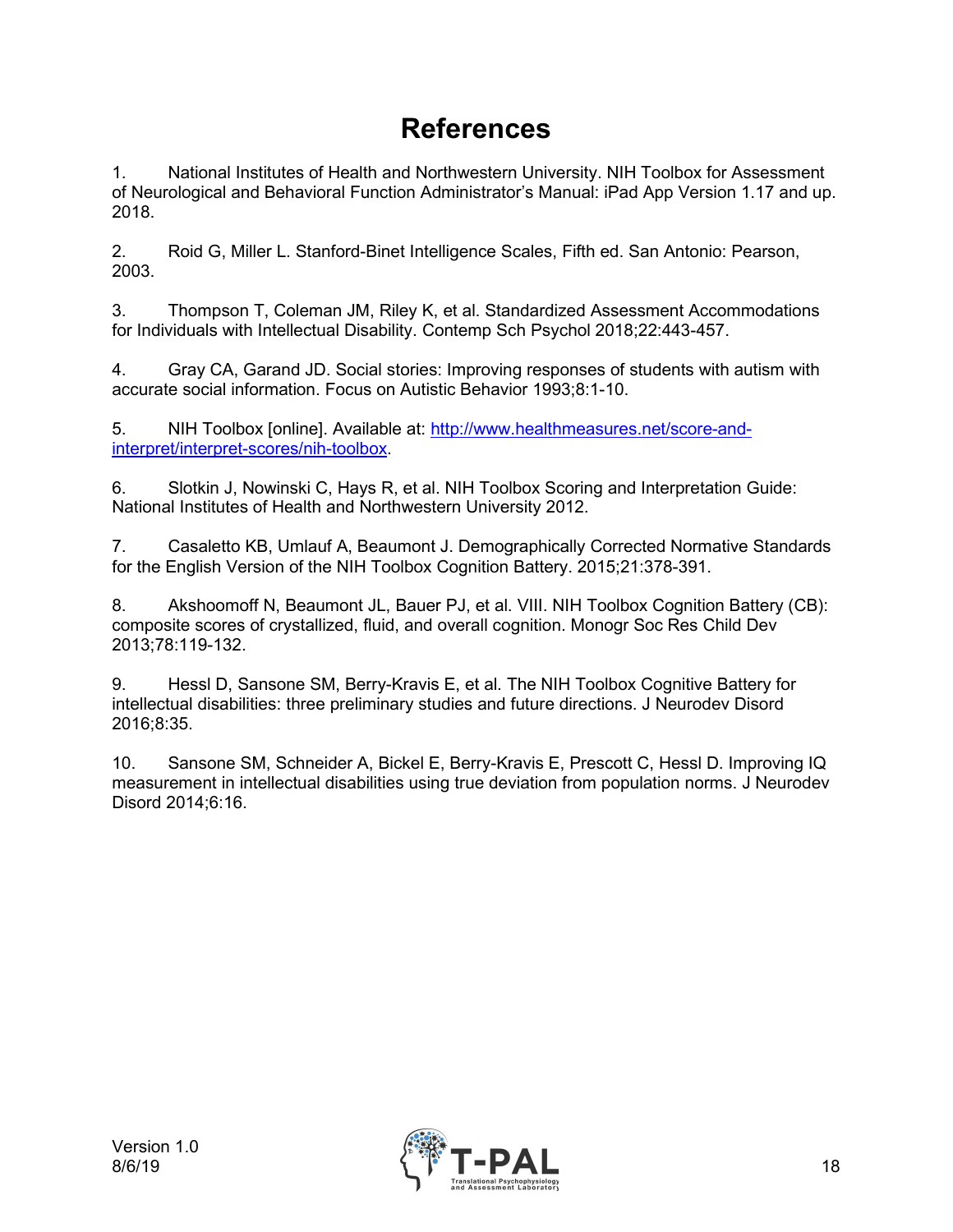#### **Reinforcement Inventory**

**Instructions**: Below is a list of some items and experiences your son/daughter might find rewarding. Rate each according to how much your son/daughter "enjoys" the described item or activity and whether you will allow them to have it during their study visit. Also, it would be very helpful to get input from your son/daughter while completing the form.

|    |                                         | <b>NOT AT ALL</b> | <b>NOT REALLY</b> | NEUTRAL | SOMEWHAT | <b>VERY MUCH</b> |
|----|-----------------------------------------|-------------------|-------------------|---------|----------|------------------|
|    | Rewards                                 |                   |                   |         |          |                  |
|    |                                         |                   |                   |         |          |                  |
|    | <b>Snacks</b>                           |                   |                   |         |          |                  |
|    | 1. Candy - List specific kinds below    |                   |                   |         |          |                  |
|    | a.                                      |                   |                   |         |          |                  |
|    | b.                                      |                   |                   |         |          |                  |
|    | 2. Chips - List specific kinds below    |                   |                   |         |          |                  |
|    | а.                                      |                   |                   |         |          |                  |
|    | b.                                      |                   |                   |         |          |                  |
| 3. | <b>Goldfish Crackers</b>                |                   |                   |         |          |                  |
| 4. | <b>Graham Crackers</b>                  |                   |                   |         |          |                  |
| 5. | Popcorn                                 |                   |                   |         |          |                  |
| 6. | Pretzels                                |                   |                   |         |          |                  |
|    | 7. Cookies - List specific kinds below  |                   |                   |         |          |                  |
|    | a.                                      |                   |                   |         |          |                  |
|    | b.                                      |                   |                   |         |          |                  |
| 8. | Specific beverage or soda               |                   |                   |         |          |                  |
|    | a.                                      |                   |                   |         |          |                  |
|    | b.                                      |                   |                   |         |          |                  |
| 9. | Other favorite snack items - list below |                   |                   |         |          |                  |
|    | a.                                      |                   |                   |         |          |                  |
|    | b.                                      |                   |                   |         |          |                  |
|    | <b>Toys or Crafts</b>                   |                   |                   |         |          |                  |
|    | 10. Coloring/drawing                    |                   |                   |         |          |                  |
|    | 11. Arts & crafts                       |                   |                   |         |          |                  |
|    | 12. Play dough                          |                   |                   |         |          |                  |
|    | 13. Stickers                            |                   |                   |         |          |                  |
|    | 14. Bubbles                             |                   |                   |         |          |                  |

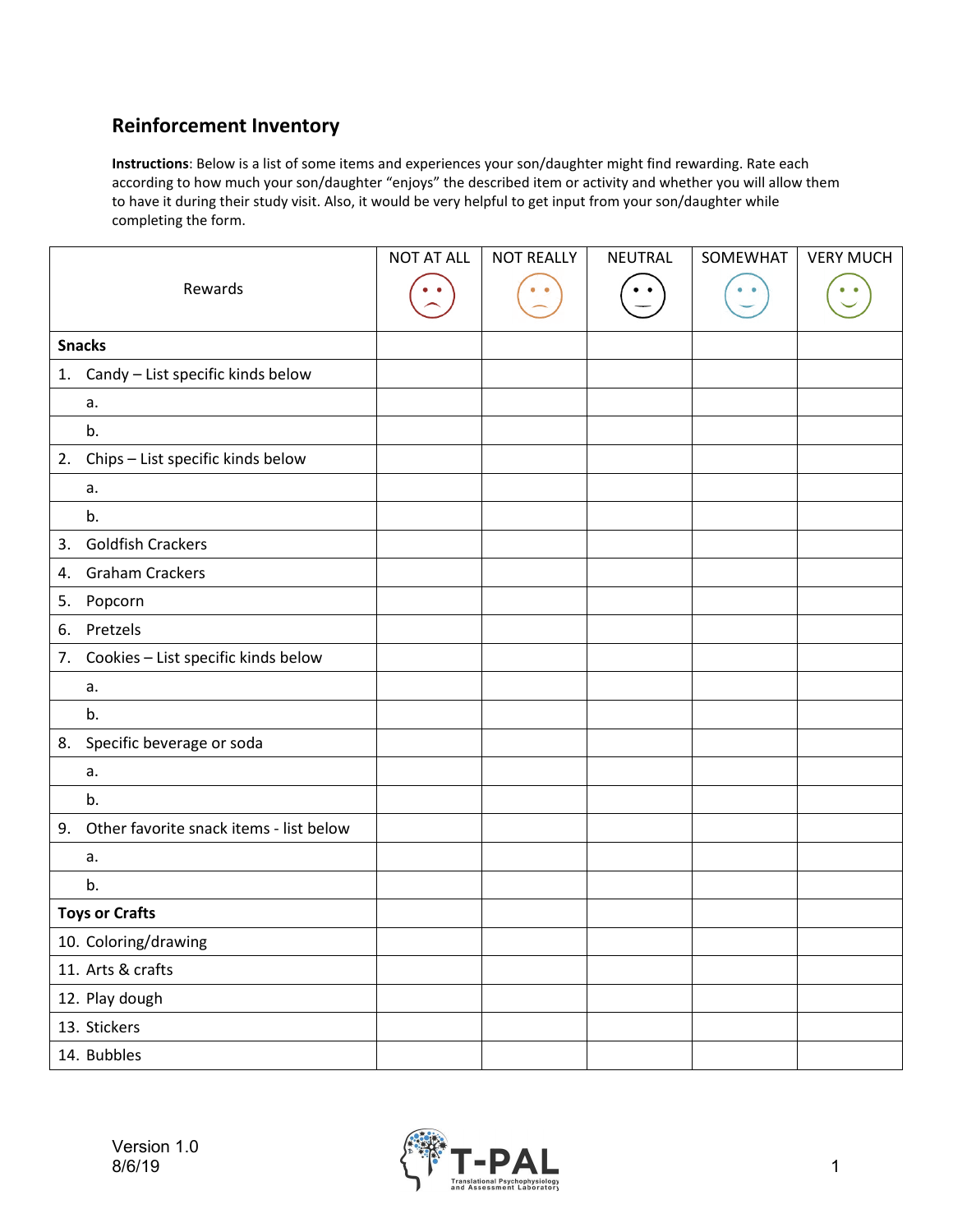|                                                    | <b>NOT AT ALL</b> | <b>NOT REALLY</b> | <b>NEUTRAL</b> | SOMEWHAT | <b>VERY MUCH</b> |
|----------------------------------------------------|-------------------|-------------------|----------------|----------|------------------|
| Rewards                                            |                   |                   |                |          |                  |
|                                                    |                   |                   |                |          |                  |
| 15. Stuffed Animals                                |                   |                   |                |          |                  |
| 16. Dolls                                          |                   |                   |                |          |                  |
| 17. Cars                                           |                   |                   |                |          |                  |
| 18. Super heroes                                   |                   |                   |                |          |                  |
| a.                                                 |                   |                   |                |          |                  |
| b.                                                 |                   |                   |                |          |                  |
| 19. Other small toys / craft items - list<br>below |                   |                   |                |          |                  |
| a.                                                 |                   |                   |                |          |                  |
| b.                                                 |                   |                   |                |          |                  |
| <b>Entertainment/Activities</b>                    |                   |                   |                |          |                  |
| 20. Movies or TV programs- List below              |                   |                   |                |          |                  |
| a.                                                 |                   |                   |                |          |                  |
| b.                                                 |                   |                   |                |          |                  |
| 21. Music                                          |                   |                   |                |          |                  |
| 22. Books/Magazines                                |                   |                   |                |          |                  |
| 23. Board games/puzzles                            |                   |                   |                |          |                  |
| 24. Animals                                        |                   |                   |                |          |                  |
| 25. Sports - list below                            |                   |                   |                |          |                  |
| a.                                                 |                   |                   |                |          |                  |
| b.                                                 |                   |                   |                |          |                  |
| 26. Other small activities - list below            |                   |                   |                |          |                  |
| a.                                                 |                   |                   |                |          |                  |
| b.                                                 |                   |                   |                |          |                  |
| Items older participants might enjoy               |                   |                   |                |          |                  |
| 27. Nail polish/lip gloss                          |                   |                   |                |          |                  |
| 28. Coffee gift card                               |                   |                   |                |          |                  |
| 29. Shopping gift card                             |                   |                   |                |          |                  |
| 30. Deck of cards/card games                       |                   |                   |                |          |                  |
| 31. Comic books                                    |                   |                   |                |          |                  |

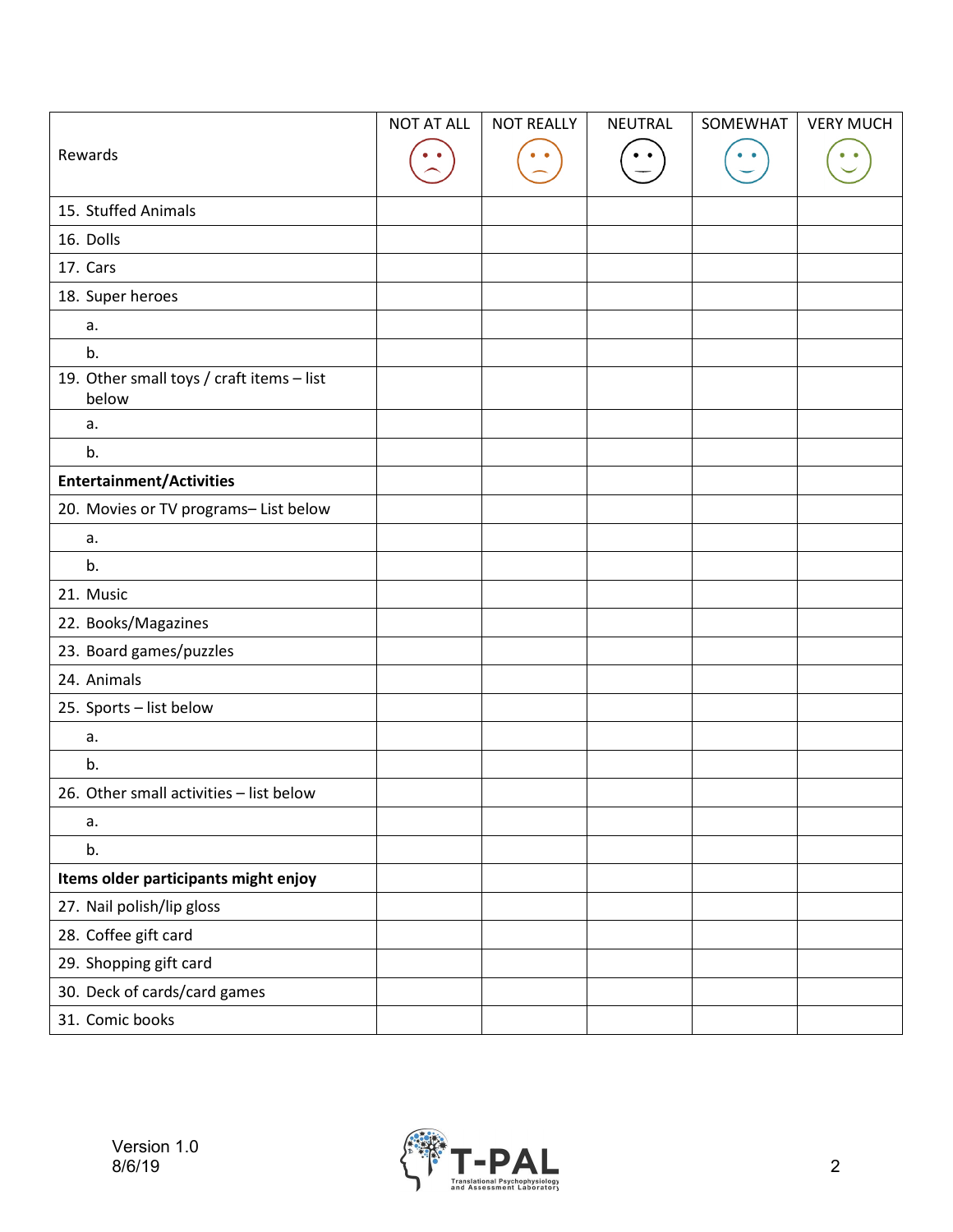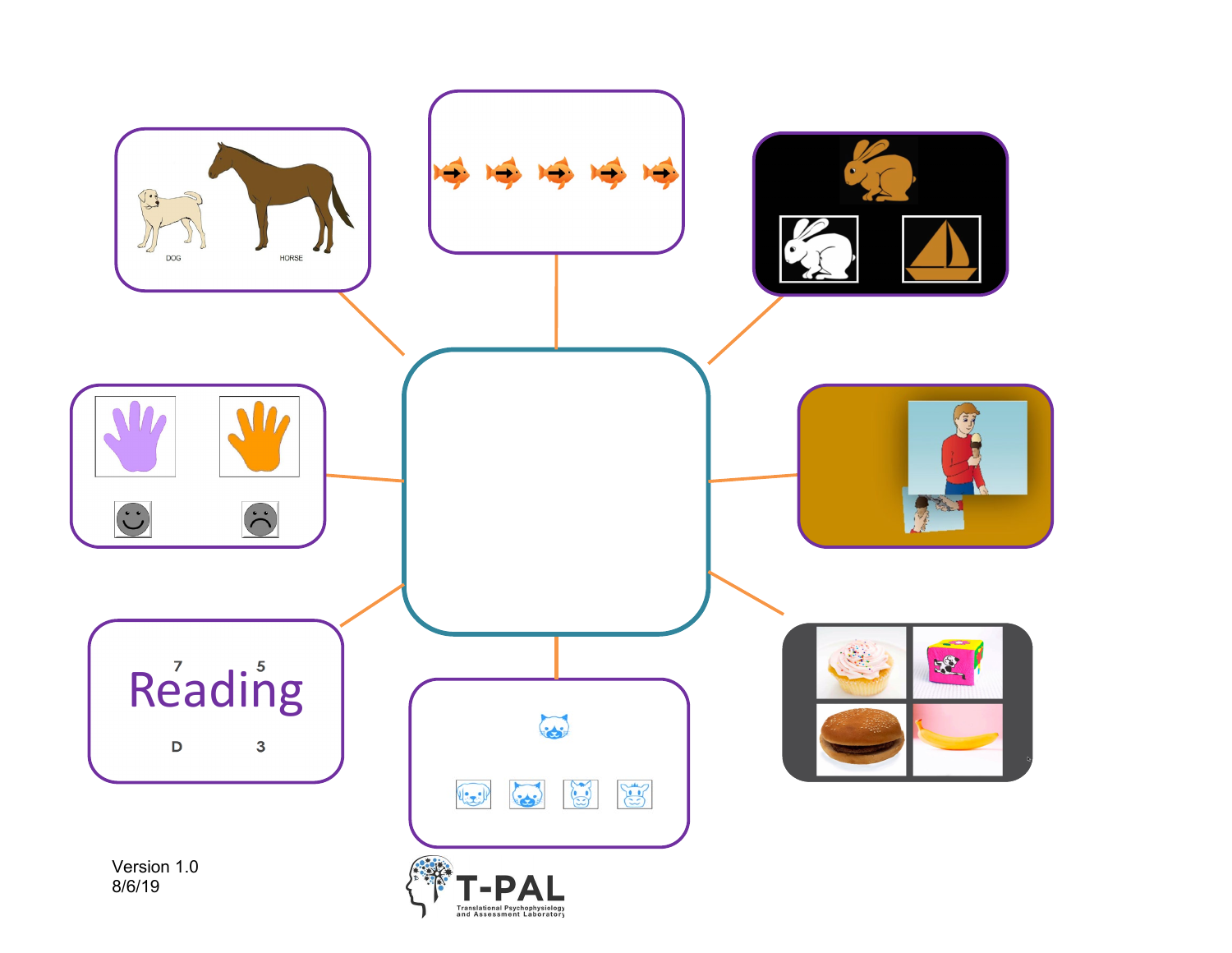### National Institutes of Health Toolbox Cognitive Battery Administration Form

| Subject ID: | Date:    |
|-------------|----------|
| Examiner:   | Visit #: |

| Order | <b>Test</b>                                                                                             | <b>Passed</b><br>practice? | <b>Test valid?</b>                                               | Reasons invalid or unsure                                                                                                                                                                                           | <b>Notes</b>                                                                     |  |
|-------|---------------------------------------------------------------------------------------------------------|----------------------------|------------------------------------------------------------------|---------------------------------------------------------------------------------------------------------------------------------------------------------------------------------------------------------------------|----------------------------------------------------------------------------------|--|
|       | <b>DCCS</b><br>Was Home                                                                                 | Y<br>$\mathsf{N}$          | Y N<br>$\overline{?}$                                            | $\Box$ Excessive prompting<br>$\Box$ Examinee refused<br>$\Box$ Invalid patterned response<br>$\Box$ Technical difficulties<br>□ Illness/emergency<br>$\Box$ Other                                                  | □ Questionable<br>understanding of task<br>(describe below)<br>Other notes:      |  |
|       | Base used?<br>N<br>N/A<br>Y                                                                             |                            | <b>DEXT:</b><br>${\sf N}$<br>Y<br>$\overline{?}$                 | Please describe any<br>selections above:                                                                                                                                                                            |                                                                                  |  |
|       | <b>Flanker</b><br>Arrows<br>attempted?<br>N.<br>Y<br>Was Home<br>Base used?<br>$\mathsf{N}$<br>N/A<br>Y | Y<br>$\mathsf{N}$          | Y N<br>$\overline{?}$<br>DEXT:<br>$\mathsf{N}$<br>$\cdot$ ?<br>Y | $\Box$ Excessive prompting<br>$\Box$ Examinee refused<br>$\Box$ Invalid patterned response<br>$\Box$ Technical difficulties<br>$\Box$ Illness/emergency<br>$\Box$ Other<br>Please describe any<br>selections above: | $\Box$ Questionable<br>understanding of task<br>(describe below)<br>Other notes: |  |
|       | <b>Picture</b><br><b>Vocabulary</b>                                                                     | N/A                        | Y<br>$\overline{?}$<br>$\mathsf{N}$                              | $\Box$ Excessive prompting<br>$\Box$ Examinee refused<br>$\Box$ Invalid patterned response<br>$\Box$ Technical difficulties<br>$\Box$ Illness/emergency<br>$\Box$ Other<br>Please describe any<br>selections above: | □ Questionable<br>understanding of task<br>(describe below)<br>Other notes:      |  |

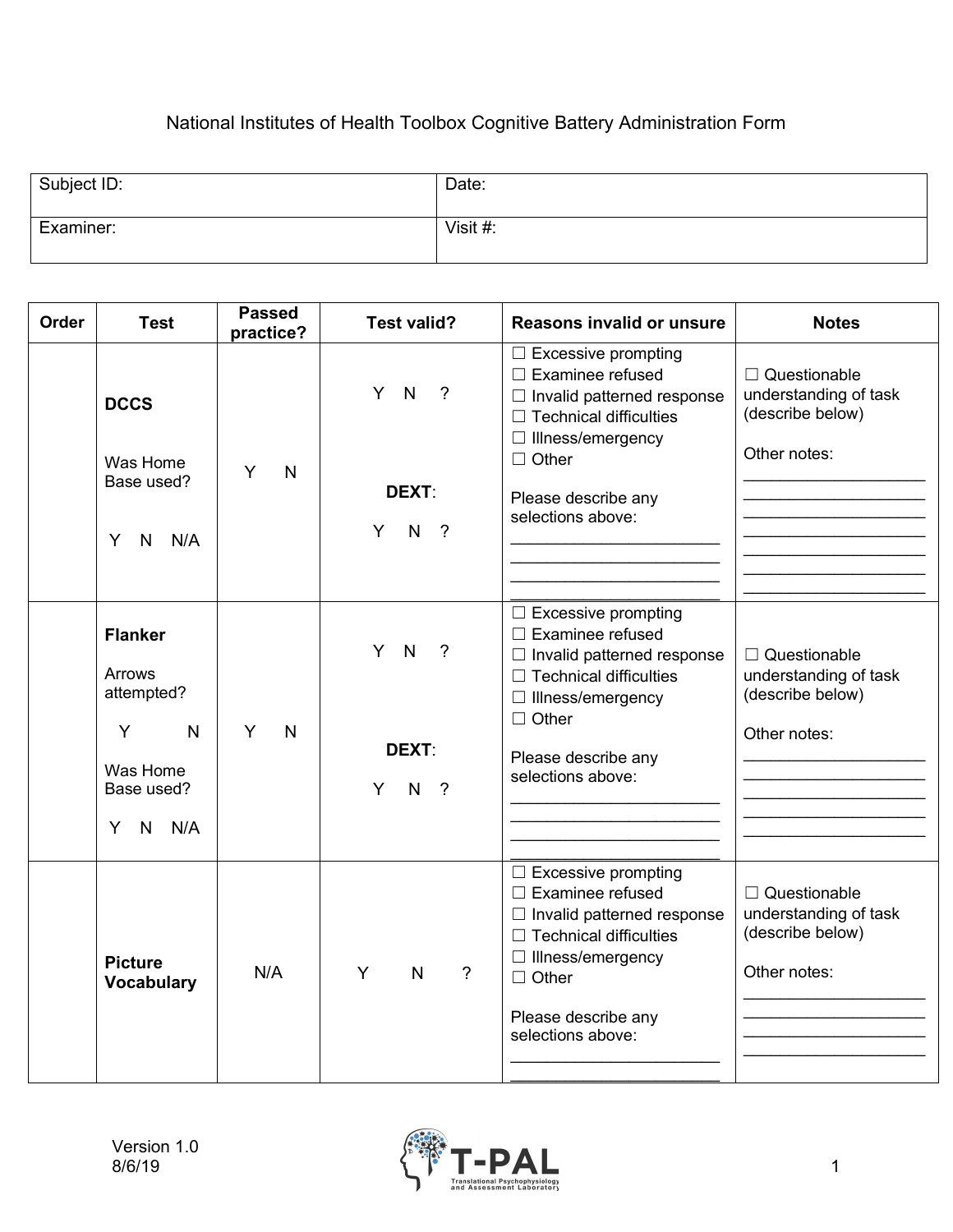| <b>Pattern</b><br>Comparison                    | Y<br>$\mathsf{N}$ | Y | N | $\gamma$ | $\Box$ Excessive prompting<br>$\Box$ Examinee refused<br>$\Box$ Invalid patterned response<br>$\Box$ Technical difficulties<br>$\Box$ Illness/emergency<br>$\Box$ Other<br>Please describe any<br>selections above: | □ Questionable<br>understanding of task<br>(describe below)<br>Other notes:      |
|-------------------------------------------------|-------------------|---|---|----------|---------------------------------------------------------------------------------------------------------------------------------------------------------------------------------------------------------------------|----------------------------------------------------------------------------------|
| <b>List Sorting</b><br>Working<br><b>Memory</b> | Y<br>$\mathsf{N}$ | Y | N | $\gamma$ | $\Box$ Excessive prompting<br>$\Box$ Examinee refused<br>$\Box$ Invalid patterned response<br>$\Box$ Technical difficulties<br>$\Box$ Illness/emergency<br>$\Box$ Other<br>Please describe any<br>selections above: | $\Box$ Questionable<br>understanding of task<br>(describe below)<br>Other notes: |
| Oral<br>Reading                                 | N/A               | Y | N | $\gamma$ | $\Box$ Excessive prompting<br>$\Box$ Examinee refused<br>□ Invalid patterned response<br>$\Box$ Technical difficulties<br>$\Box$ Illness/emergency<br>$\Box$ Other<br>Please describe any<br>selections above:      | $\Box$ Questionable<br>understanding of task<br>(describe below)<br>Other notes: |

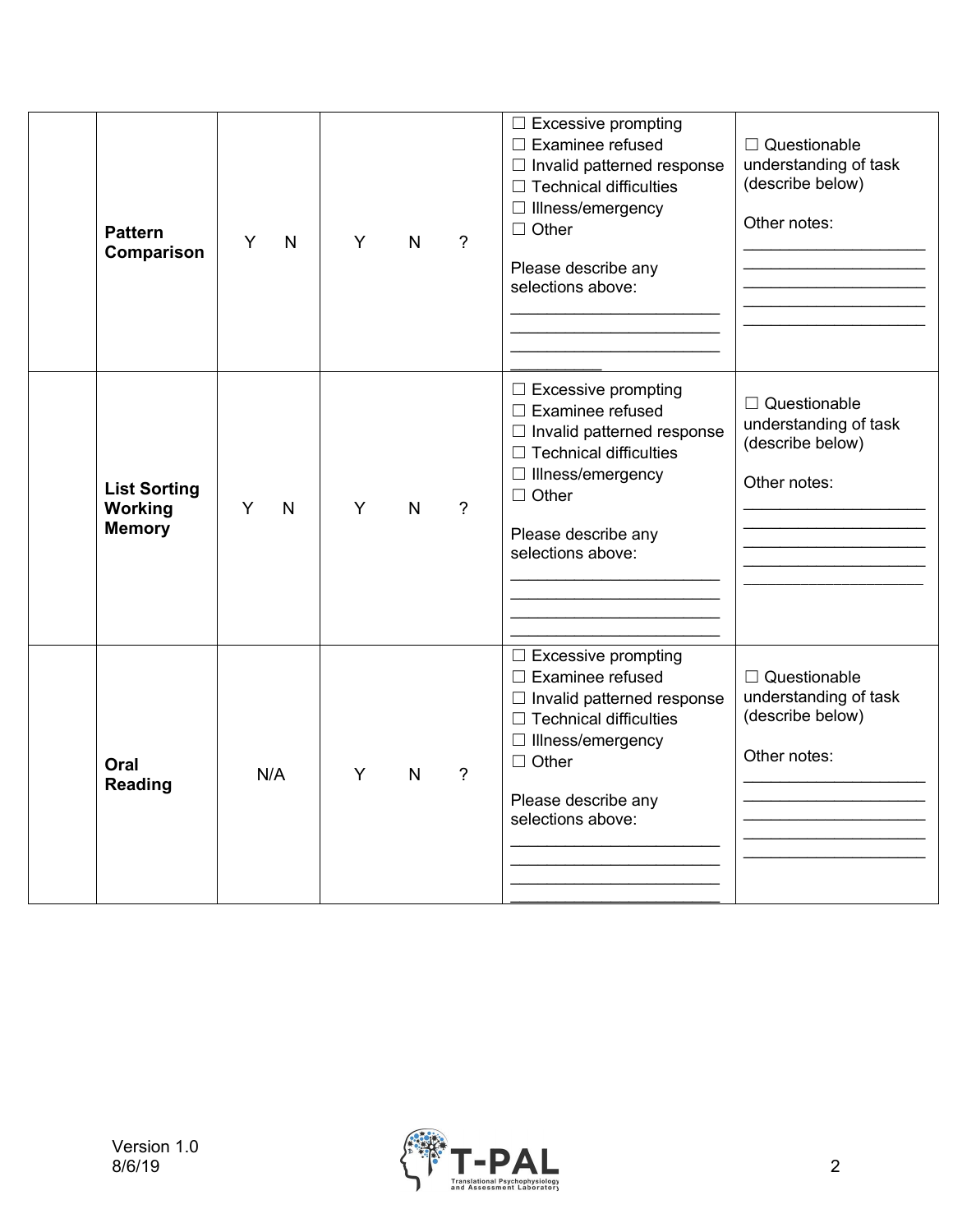|     | <b>Picture</b><br><b>Sequence</b><br><b>Memory</b><br>Check the<br>box for the<br>first version<br>given (if<br>mental age is<br>$3:0$ to $6:11$ ,<br>administer<br>Age 3-4 first<br>and then the<br>test portion<br>only on Age<br>$5-6$ :<br>$\Box$ Age<br>$3 - 4$<br>$\Box$ Age 7<br>$\Box$ Age<br>$8+$ | Y<br>N            | Y | $\mathsf{N}$ | $\overline{?}$ | $\Box$ Excessive prompting<br>$\Box$ Examinee refused<br>$\Box$ Invalid patterned response<br>$\Box$ Technical difficulties<br>$\Box$ Illness/emergency<br>$\Box$ Other<br>Please describe any<br>selections above: | $\Box$ Questionable<br>understanding of task<br>(describe below)<br>Other notes: |
|-----|------------------------------------------------------------------------------------------------------------------------------------------------------------------------------------------------------------------------------------------------------------------------------------------------------------|-------------------|---|--------------|----------------|---------------------------------------------------------------------------------------------------------------------------------------------------------------------------------------------------------------------|----------------------------------------------------------------------------------|
| N/A | <b>Picture</b><br><b>Sequence</b><br><b>Memory</b><br>Age 5-6<br>(This section<br>applies if<br>participant<br>has mental<br>age between<br>$3:0$ and $6:11$ )                                                                                                                                             | N/A               | Y | $\mathsf{N}$ | $\overline{?}$ | $\Box$ Excessive prompting<br>$\Box$ Examinee refused<br>$\Box$ Invalid patterned response<br>$\Box$ Technical difficulties<br>$\Box$ Illness/emergency<br>$\Box$ Other<br>Please describe any<br>selections above: | $\Box$ Questionable<br>understanding of task<br>(describe below)<br>Other notes: |
|     | <b>Speeded</b><br><b>Matching</b>                                                                                                                                                                                                                                                                          | Y<br>$\mathsf{N}$ | Y | $\mathsf{N}$ | $\overline{?}$ | $\Box$ Excessive prompting<br>$\Box$ Examinee refused<br>$\Box$ Invalid patterned response<br>$\Box$ Technical difficulties<br>$\Box$ Illness/emergency<br>$\Box$ Other<br>Please describe any<br>selections above: | $\Box$ Questionable<br>understanding of task<br>(describe below)<br>Other notes: |

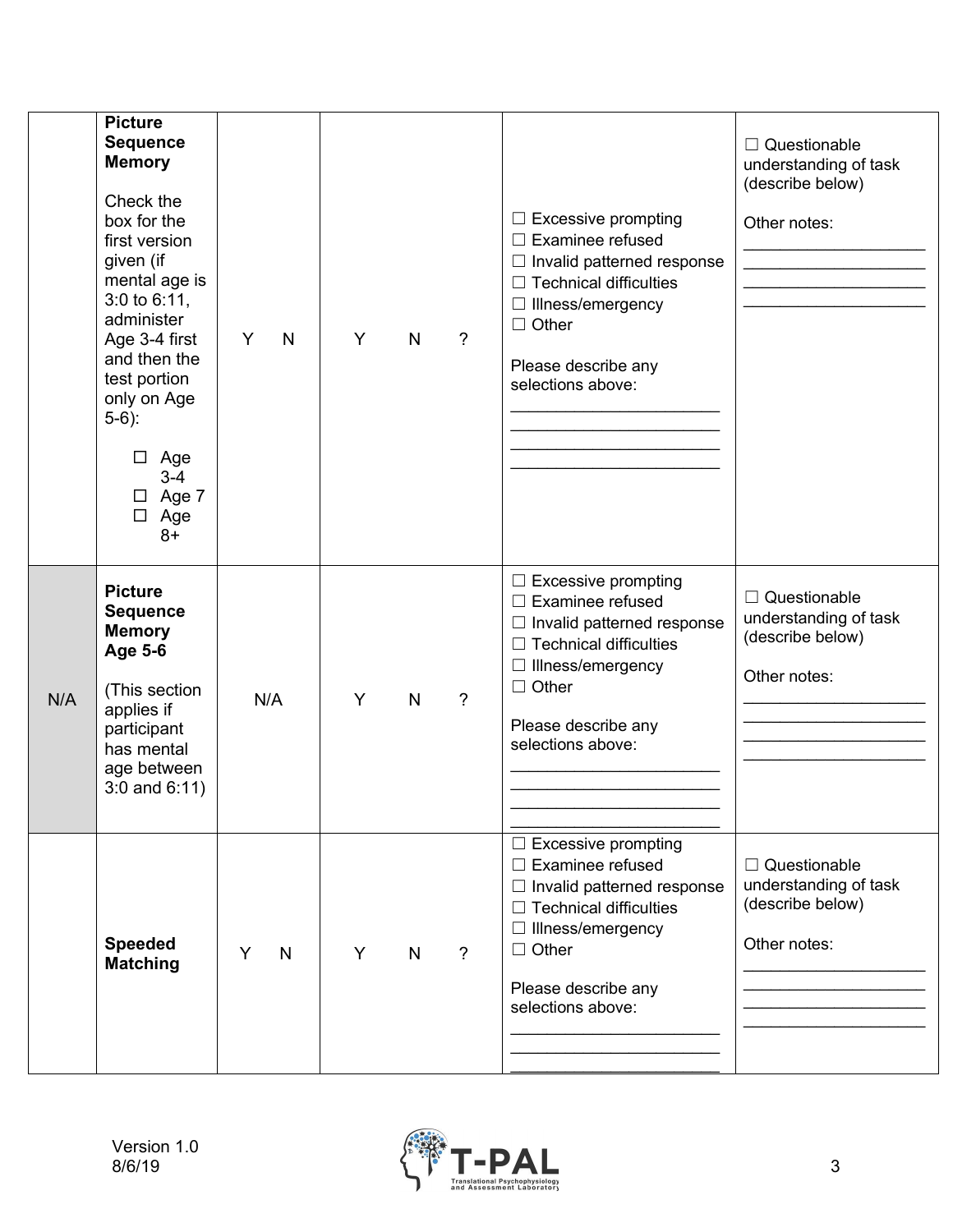| <b>Testing situation</b>            | Low         | Fair              | <b>Moderate</b> | High              |
|-------------------------------------|-------------|-------------------|-----------------|-------------------|
| Rapport with participant            | $\mathbf 0$ |                   | 2               | 3                 |
| Participant comfort level           | $\mathbf 0$ |                   | $\overline{2}$  | 3                 |
| <b>Issues during administration</b> | Not at all  | <b>Infrequent</b> | <b>Often</b>    | <b>Persistent</b> |
| Excessively talkative               | $\Omega$    |                   | 2               | 3                 |
| Easily distractible                 | 0           |                   | 2               | 3                 |
| Aggressive/oppositional             | $\mathbf 0$ |                   | 2               | 3                 |
| Escape behaviors                    | $\Omega$    |                   | 2               | 3                 |

#### Reasons test may be invalid:

**Excessive prompting**: Prompting occurs during testing portion that significantly exceeds manual guidelines. Examples: redirecting examinee to the task repeatedly, referencing "paying attention" during the test, teaching the examinee during testing

**Examinee refused:** Refusal can be verbal or nonverbal. Examples: aggression toward examiner, attempting to leave the test room, verbally refusing to complete the test, randomly choosing answer options to end the test sooner

**Invalid patterned response:** If a examinee displays a systematic response style that reflects random or inappropriate response to what the task is asking, this can be a reason for an invalid score. For example, on Pattern Comparison Processing Speed a examinee may use a rigid alternating pattern (smiley face, frown face, smiley face, frown face, etc.), in which the examinee is not answering if the items are the same, but is instead selecting choices in a meaningless style. If prompting the examinee does not break them out of this response style, their Pattern Comparison Processing Speed score would be considered invalid. Another example of an invalid patterned response would be a examinee who does not like the frown face and thus only selects the smiley face.

Note: This category does not relate to the correctness of responses as long as the examinee is performing the task. (In Flanker, for example, a examinee always selecting the direction of the incongruent flanking fish and not the direction of the middle fish would not be a reason to consider the test invalid. Instead, it would indicate that the examinee had poor performance.)

**Technical difficulties:** Equipment fails and examiner is unable to resume task

**Illness/emergency:** Examinee or examiner is physically ill, or there is a power outage, earthquake, tornado, or other emergency that interferes with the testing session

#### Other notes:

**Questionable understanding of task:** While not an automatic reason to consider a score invalid (as long as the examinee did pass practice), it can be helpful to document when an examinee seems to not understand the task. When questionable understanding is noted, it is helpful to describe the reason this is suspected for later reference.

The notes section can also be used to document any additional information about test administration or examinee performance. For example, on Picture Vocabulary if the examinee was responding impulsively and the examiner moved the iPad farther away and instructed the examinee to slow down, this could be noted.

Rating scales:

Rapport with examinee

Version 1.0